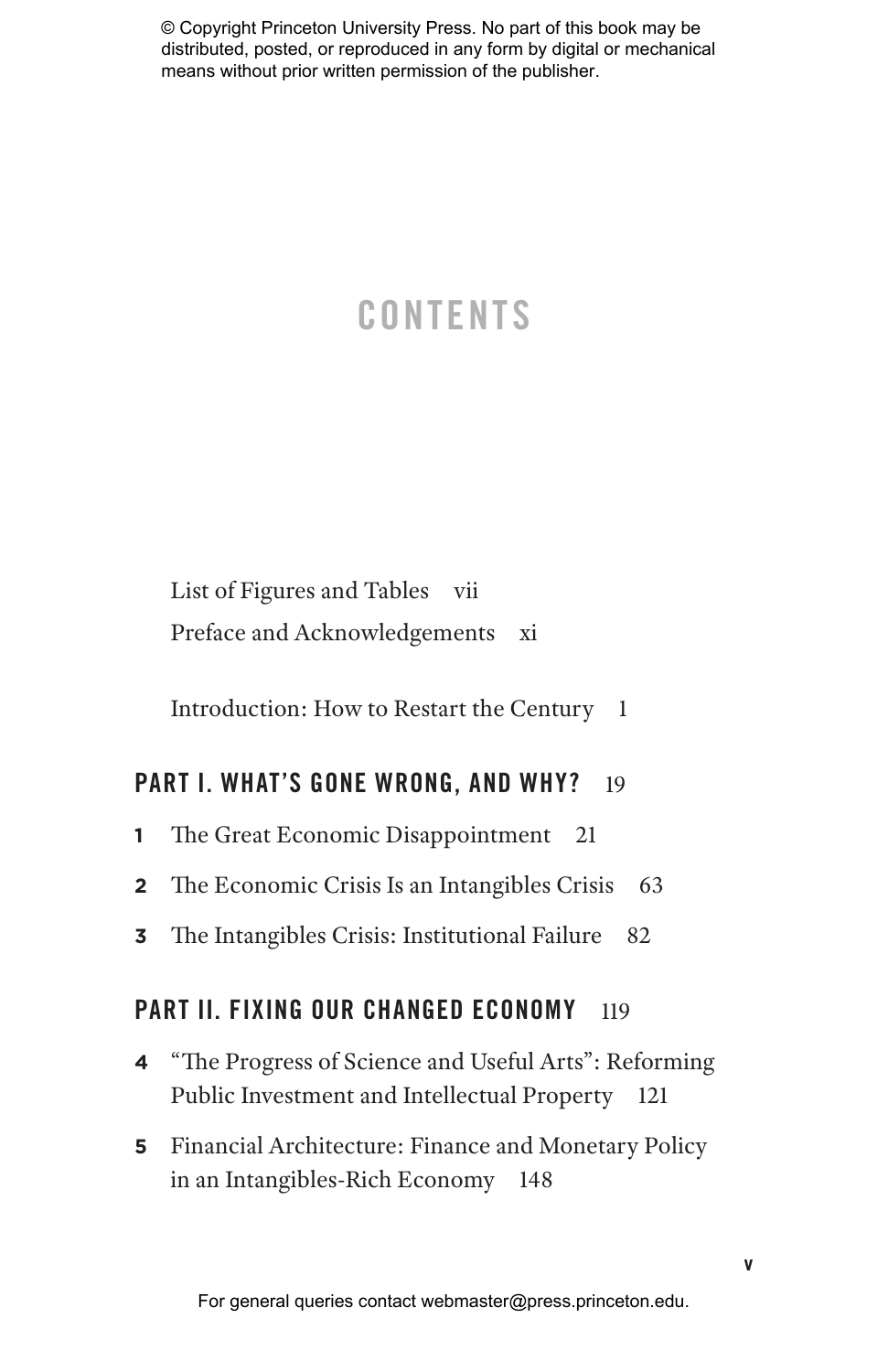- vi CONTENTS
- **6** Making Cities Work Better 183
- **7** Reducing Dysfunctional Competition 211

Conclusion: Restarting the Future 240

Notes 263 References 279 Index 297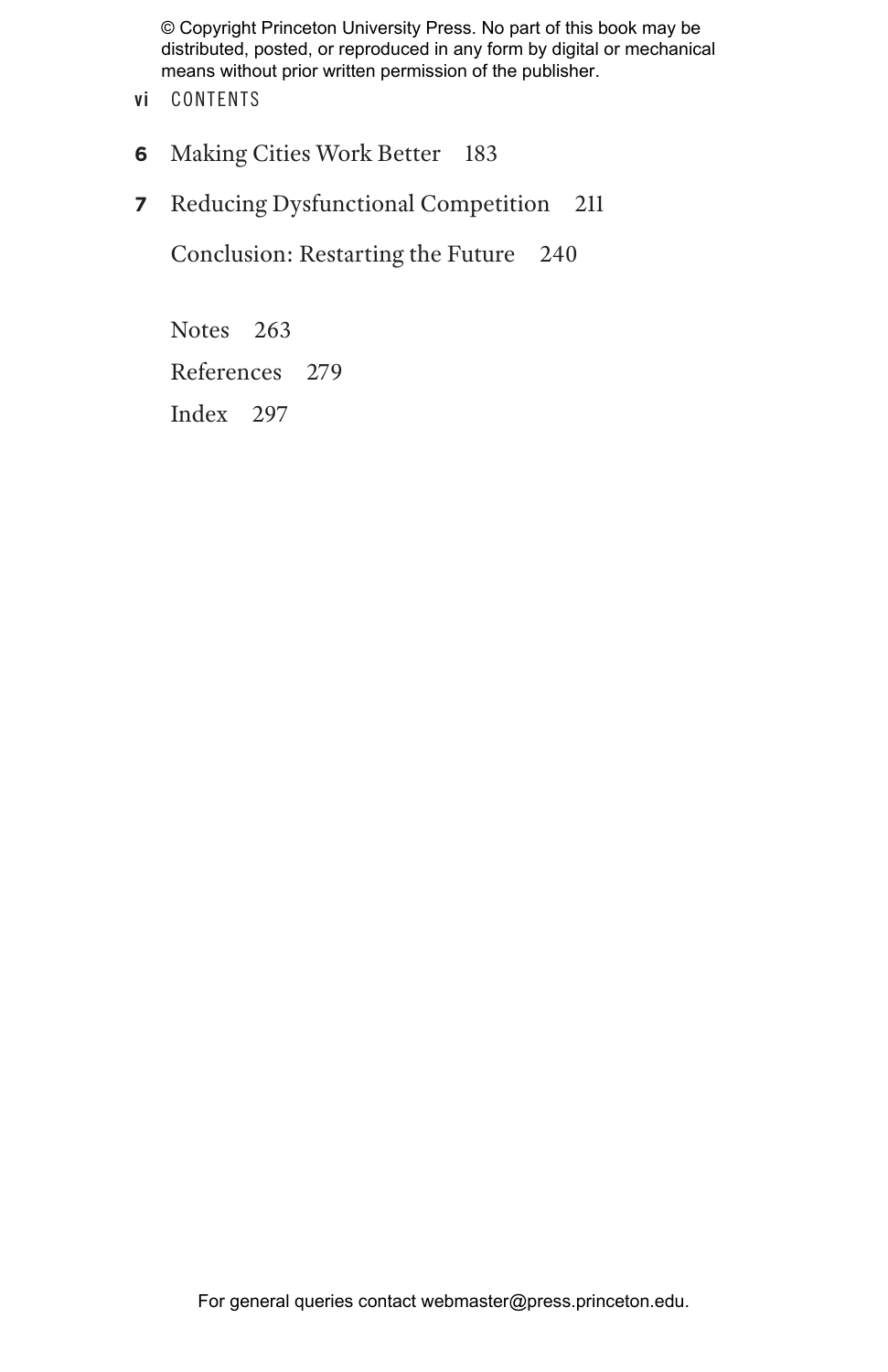# Introduction

# HOW TO RESTART THE CENTURY

The twentieth century ended in a flurry of optimism. New technologies and new ways of doing business would, it was hoped, soon usher in great advances in prosperity and human flourishing. But the reality has proved very different. Over the past twenty years the performance of advanced economies has been a study in disappointment. This book proposes a new explanation for what went wrong, suggesting how we can fix the problems and create an economy that not only grows faster but is fairer and more sustainable, too.

# Postponing Tomorrow: Selden's Brass Plaque and Lorenzetti's Fresco

Sometimes a future that in retrospect seems inevitable was at the time a close-run thing. And sometimes a future that seems desirable and likely does not happen at all. One way of thinking about this is by considering two old objects: a brass plaque in the case of the automobile and a seven-hundred-year-old painting.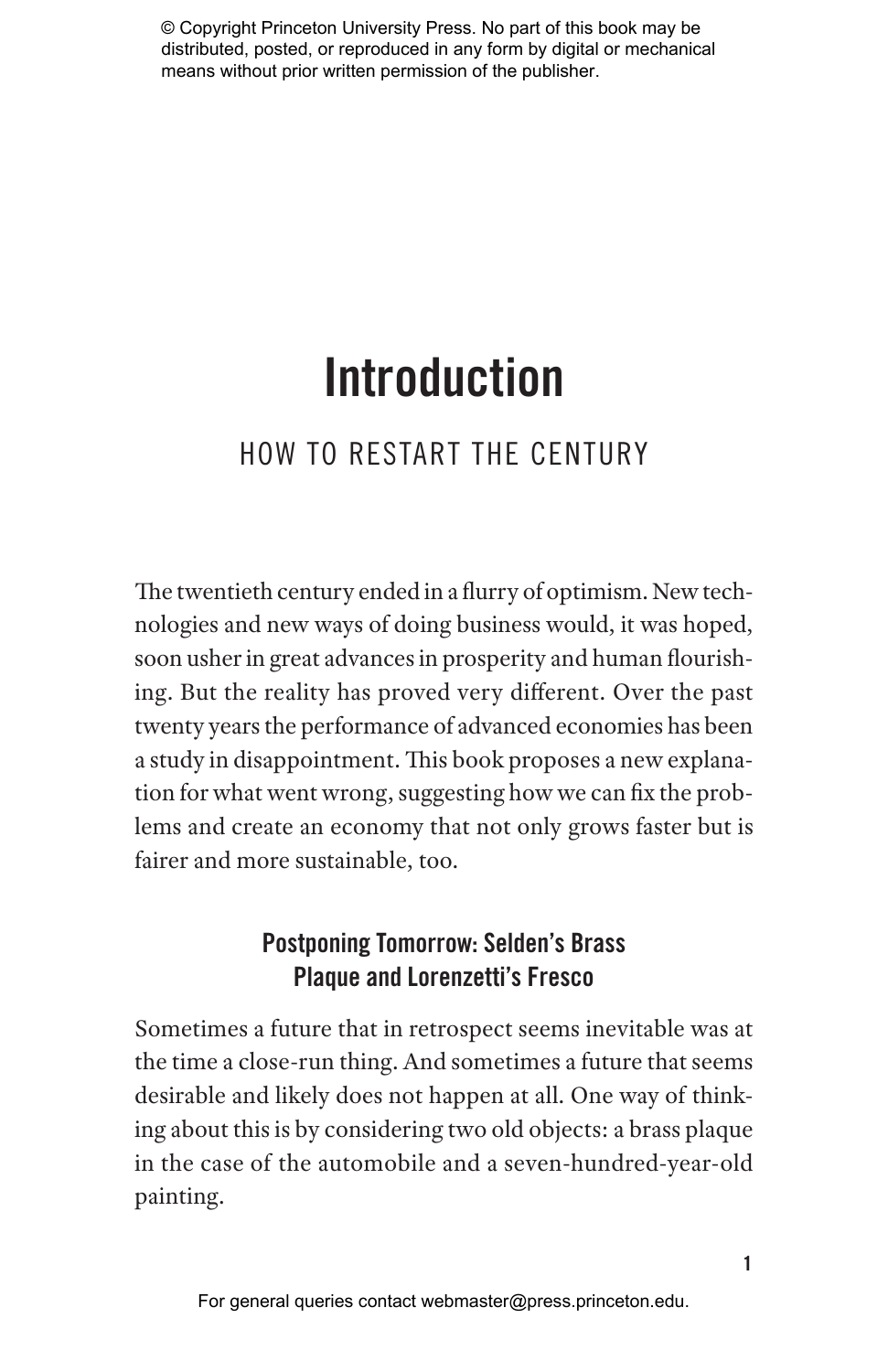2 Introduction

Perhaps more than any other technology, the automobile defined the twentieth century. For better or worse, it influenced our lifestyles, our economy, our cities, and our climate. Even at the very beginning of the century, people saw it as an icon of the future. But if you look at vintage American automobiles from around 1900, you'll see that many of them share an unusual feature: a brass plate stating that the car is the design of a man named George Selden. If you have not heard Selden's name alongside automotive pioneers Karl Benz or Henry Ford, there is a reason for this. Selden was not an engineer but a patent attorney, and at the time he had not produced a single car. But he did file a patent in 1879 that he claimed covered all gasoline-powered cars (US patent  $549,160$ ).<sup>1</sup> He made the most of this patent, forming in due course a cartel with a number of other businesses to demand royalties from every car sold a precursor of the patent trolls who acquire obscure patents and use them to shake down tech companies today. A dynamic industry looked like it might fall victim to a greedy collective. Several years later, Henry Ford challenged the patent, eventually prevailing after an eight-year lawsuit, and the rest was history. But the situation could have turned out differently, moving the American auto industry onto a different path and affecting the wider history of the motorcar, too. The brass plaque is a reminder that the development of the automobile was not, in fact, a sure thing.

Patent wars have not been limited to the auto industry. America's aviation industry was defined, and nearly derailed, by a similar patent war only a few years later. Hollywood is synonymous with cinema in part because early moviemakers went there to escape the legal constraints of Thomas Edison's Motion Picture Patents Company. These patent wars are examples of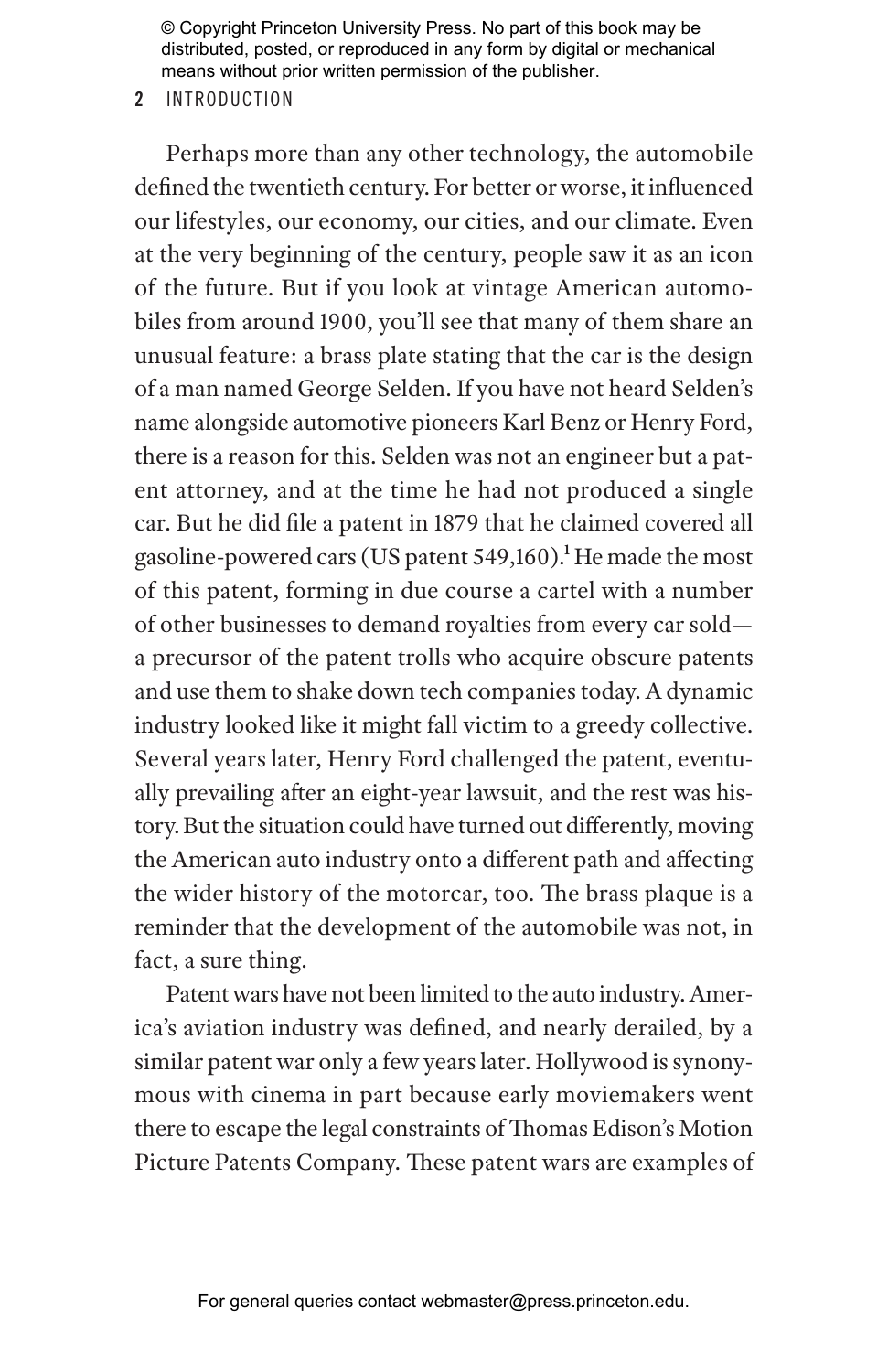#### Introduction 3

the broader historical lesson that the evolution of many new technologies, and their economic consequences, depended on good fortune in terms of rules, laws, and institutions.

Selden's brass plaques are a reminder of a lucky economic escape from bad rules that nearly held back a major technology in its earliest days. But sometimes society is not so lucky, and bad institutions bring material progress grinding to a halt. A popular attraction in the city of Siena is a set of stunning frescoes by Ambrogio Lorenzetti (active approximately 1317–48) depicting the city as it was in the fourteenth century, with towers and marketplaces picked out in rose pink and mauve, delicately painted merchants plying their trade in the streets, and happy citizens dancing. The title is *The Effects of Good Governance on Siena and Its Territory*. It is located in the Palazzo Pubblico, on the wall of the chamber where the city's ruling council sat, and it makes a basic political point: good governance helps an economy flourish. And where better to paint it? In the early 1300s, it must have seemed that Siena and the surrounding cities of northern Italy had pulled off a remarkable economic feat. By supporting trade, finance, and investment, they had begun to break out of the trap of subsistence in which most of western Europe had been stuck for centuries. But even as the paint on the fresco was drying, the economic tide was beginning to turn. The institutions that had helped Siena prosper turned out to be inadequate for the new economy. Like many other northern Italian cities, Siena began to stagnate and then decline. The frescoes in the Palazzo Pubblico stand as a melancholy reminder of what had been.

The Sienese experience raises an important question that we will explore in chapter 3: What institutions, norms, and strategies does the economy need as it grows and changes?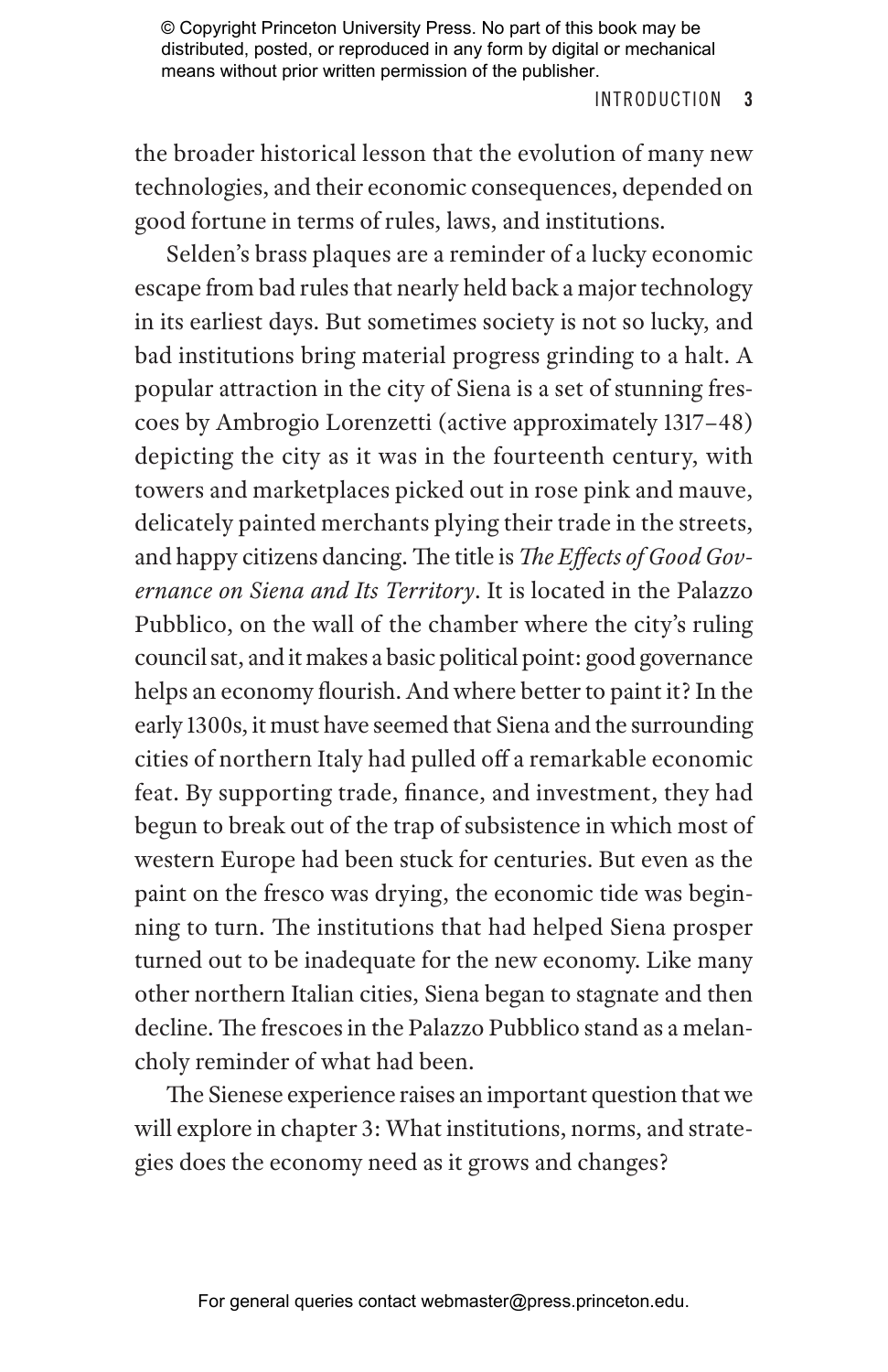4 Introduction

### The Great Economic Disappointment and Its Symptoms

When we think about the state of the economy today, it is hard not to think, *it wasn't supposed to be like this*. The world is richer than it has ever been, remarkable technologies are transforming every facet of our lives—and yet, everyone seems to know that, from an economic point of view, *something is wrong*.

In Britain in the late 1970s, the *something wrong* was so obvious that it earned itself a name: Britain was described as "the sick man of Europe." No one has given a name to the problems that the economies of rich countries face today, but we see five symptoms in country after country: stagnation, inequality, dysfunctional competition, fragility, and inauthenticity. These symptoms are noteworthy not only because they are objectively undesirable but also because they are all somewhat hard to explain, defying traditional economic explanations or exhibiting unexpected paradoxes. We introduce them briefly here and explain them in more detail in chapter 1.

*Stagnation*. Productivity growth has been dismally slow for over a decade. As a result, rich countries earn about 25 percent less per capita than they would have earned if twenty-firstcentury growth had continued at trend rates. Periods of low growth are not in themselves unusual, but our current slump is both protracted and puzzling. It has proved resistant to ultralow interest rates and a host of unconventional attempts to stimulate the economy. And it coexists with widespread enthusiasm about new technologies and new businesses that exploit them.

*Inequality*. Whether you measure it in terms of wealth or income, inequality has increased considerably since the 1980s and has stayed constant. But inequality today is not simply a matter of haves and have-nots. Rather, it is complicated by what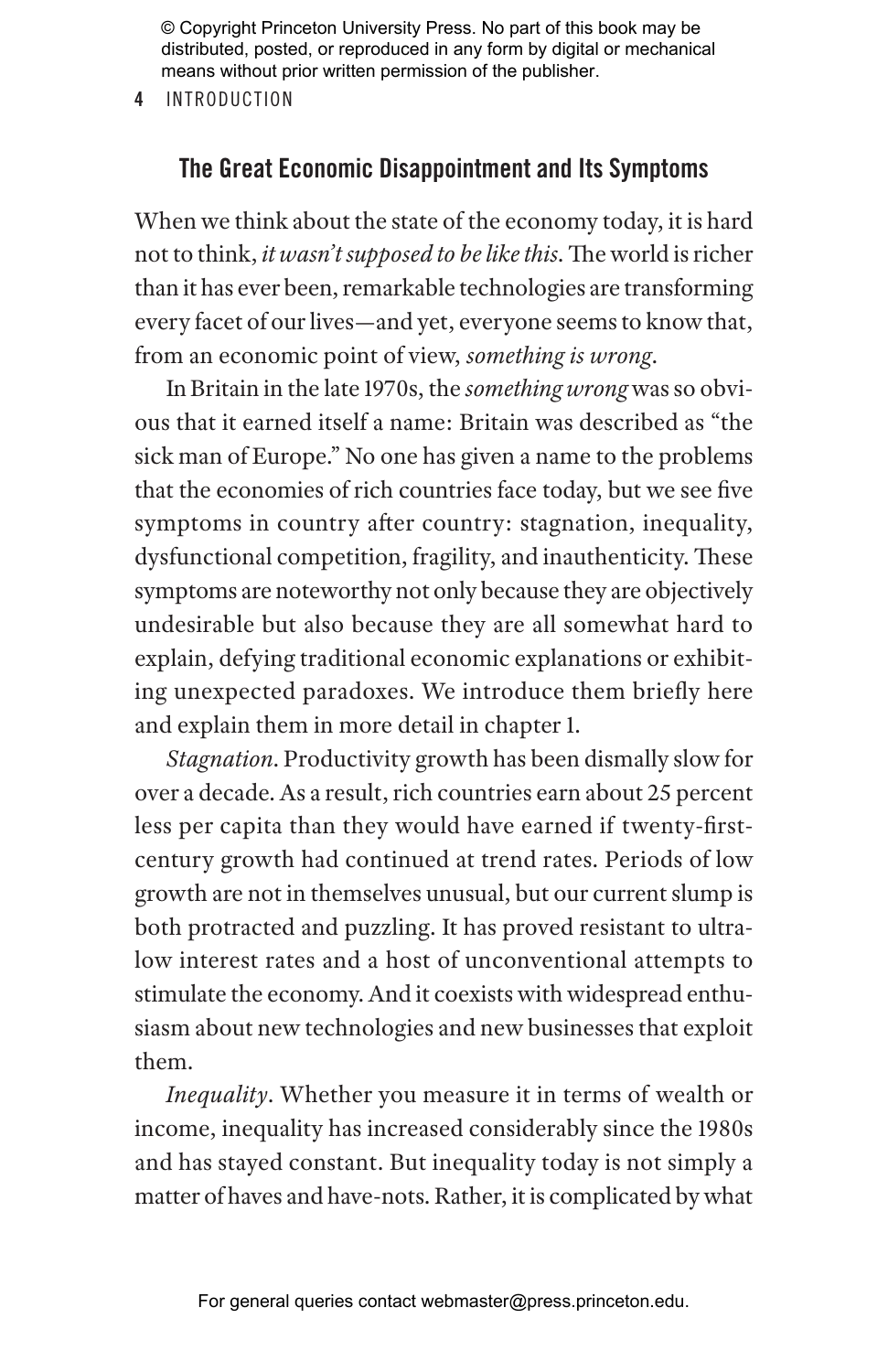#### Introduction 5

we might call *inequality of esteem*: a perceived divide between high-status elites and low-status people left behind by cultural and social change. Although there is some correlation between esteem and material affluence, this correlation is not perfect. Many people who feel left behind by modernity are asset-rich retirees, while the liberal elite includes plenty of impecunious, debt-saddled graduates.

*Dysfunctional Competition*. The lifeblood of market economies, competition does not seem to be working as it should. The fortunes of firms seem to be more entrenched. Trillion-dollar businesses such as Amazon and Google consistently outperform laggards, earning sky-high profits. Fewer new businesses are set up, and people are less likely to change employers or move to find work. Here, too, we see a paradox as many people complain of a growing sense of frenetic, stressful, and wasteful contestation in economic life, with the objectively affluent, and even the rich, seeming to have to work harder and harder to keep up.

*Fragility*. The COVID-19 pandemic has shown that even the world's richest economies are not immune to natural forces. Indeed, the damage caused by the pandemic is linked to the complexity and sophistication of the economy. Our large, dense cities, our complex international supply chains, and the unprecedented interconnectedness of our global economy allowed the virus to leap from country to country and increased the cost of the lockdowns needed to control it. Even fifteen years ago, a pandemic outbreak in a remote area of China would be at most a minor news story for the rich world. Now, thanks to globalisation, supply chains, and the internet, we seem to be increasingly exposed to the mere flap of a butterfly's wings on another continent.

For many, the ruinous human impact of COVID-19 offers a forewarning of the havoc that climate change will cause in the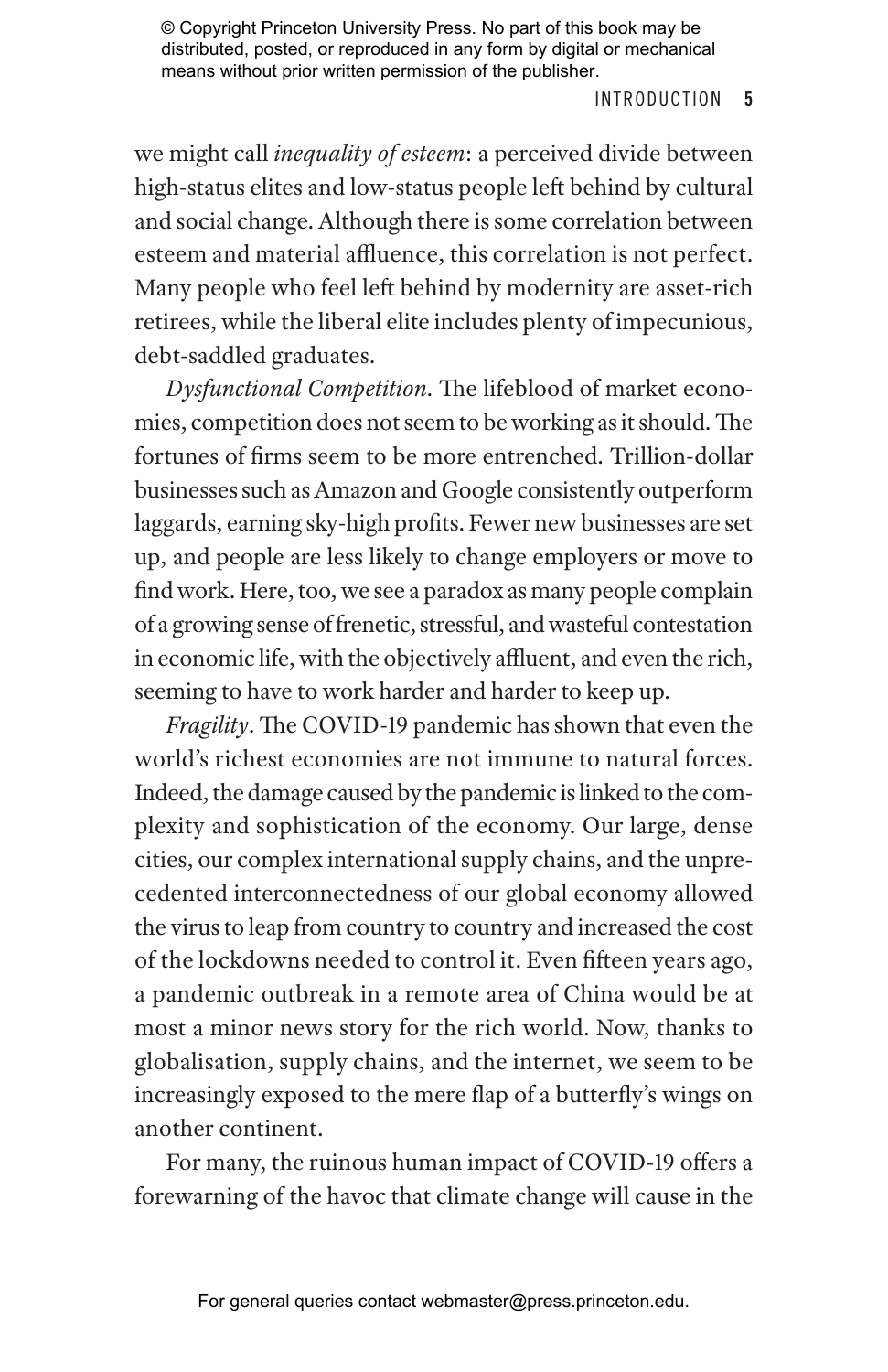6 Introduction

years to come. The combined actual impact of the pandemic with the expected impact of global warming illustrates the vulnerability of the economy to big, ecosystem-level threats. Both problems share another feature: the curious gap between knowing how to solve them and actually doing so. Countries from Taiwan to Thailand have shown that the right policies can help to reduce the number of COVID-19 deaths and the amount of economic damage. Likewise, detailed and credible plans for decarbonising the economy exist. But the gap between knowing and doing is wide, and most countries seem unable to bridge it.

Another indication of fragility is the declining ability of central banks to offset economic shocks. In the nine US recessions leading up to the COVID-19 pandemic, the Federal Reserve cut interest rates by an average of 6.3 percentage points.<sup>2</sup> In the United Kingdom, the cut was 5.5 percentage points in the five pre-COVID-19 recessions. But since 2009, average interest rates set by the Central Bank in the United States, the United Kingdom, and Continental Europe have been 0.54 percent, 0.48 percent, and 0.36 percent, respectively (data to April 2021). On interest rates, so-called policy space for central banks seems severely limited.

*Inauthenticity*. The final disappointing feature of the economy in the twenty-first century is not something that economists talk about, but it looms large in laypeople's discussions. We call it *inauthenticity* or *fakeness*: the idea that workers and businesses lack the grit and authenticity they should have, and that they once had. Consider anthropologist David Graeber's critique of "bullshit jobs": "Through some strange alchemy, the number of salaried paper-pushers ultimately seems to expand" even while "the lay-offs and speed-ups invariably fall on that class of people who are actually making, moving, fixing, and maintaining things."3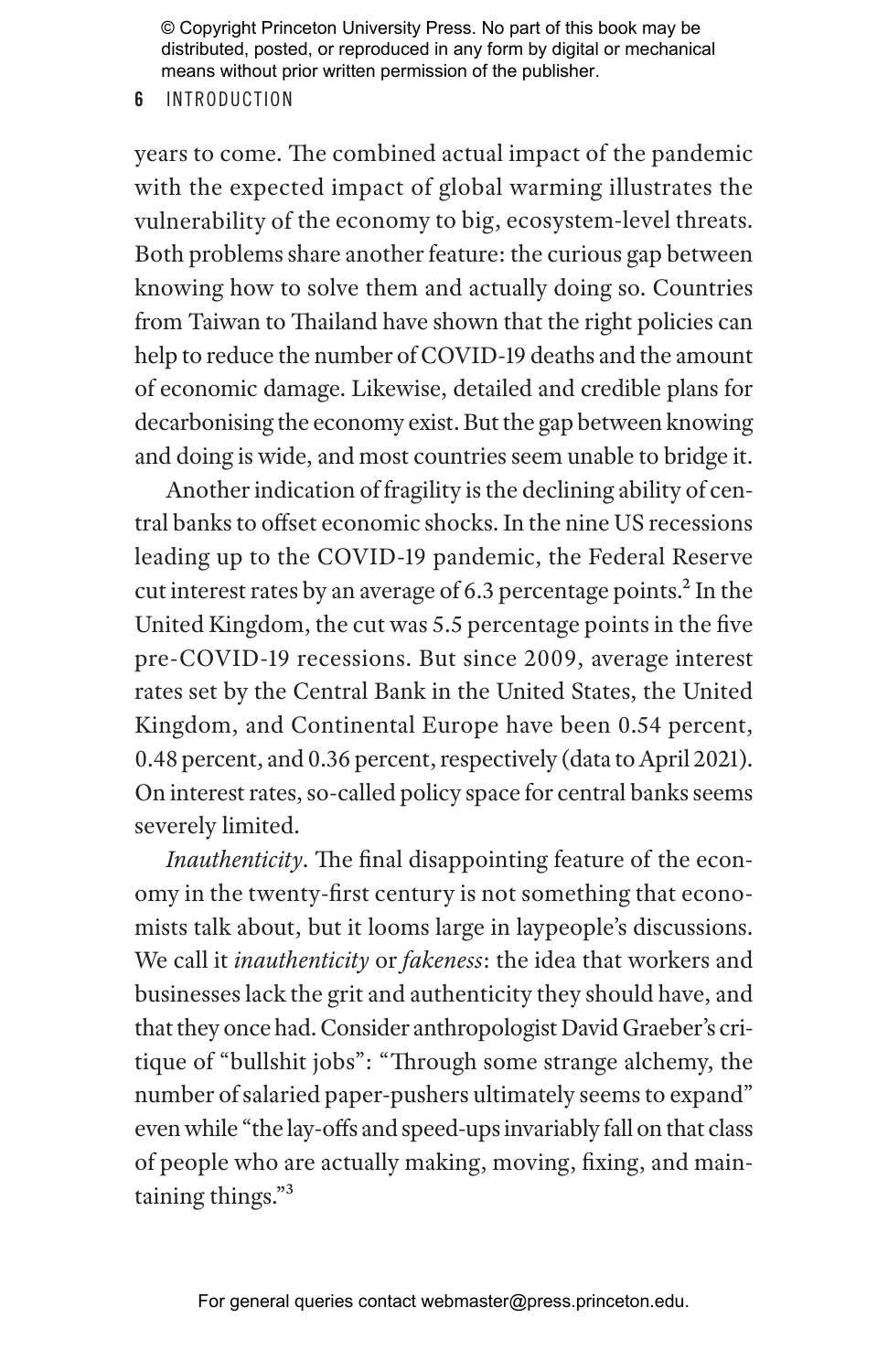#### Introduction 7

Graeber's critique follows in the footsteps of postmodernists such as Jean Baudrillard, who argued that the modern world is dominated by "simulacra": imitations and symbols that, like Disneyland, take on a new life of their own that is detached from the underlying reality.<sup>4</sup> Likewise, the conservative commentator Ross Douthat has argued that one of the characteristics of modern decadence is the prevalence of imitation rather than originality in culture, media, and entertainment. The modern world is remixed, narrated, and curated in a way that the past was not.<sup>5</sup>

This view resonates with the public, too. Manufacturing, along with the idea that governments should do more to promote it, is perennially popular with voters. Bringing back manufacturing jobs to the United States was one of Donald Trump's most resonant electoral promises in 2016. Successive British governments promised to respond to the global financial crisis with "New Industries, New Jobs" and a "March of the Makers." None of these promises were kept, but the fact that they were made at all strongly indicates the popularity of the idea that we should return to "making things" and the suspicion that a lot of modern economic activity is somehow not genuine.

Economies and societies have often gone through periods of unease. But the coexistence of the five problems listed here is particularly puzzling and paradoxical. Economic stagnation has affected us before. But today it coexists with low interest rates, high business profits, and a widespread belief that we live in an age of dizzying technological progress. The rise of material inequality has slowed down, but its consequences and sequelae—inequality of status, political polarisation, geographical divides, blighted communities, and premature deaths<sup>6</sup>continue to grow. And, as we discuss in chapter 7, competition seems to have decreased, with fewer new firms and more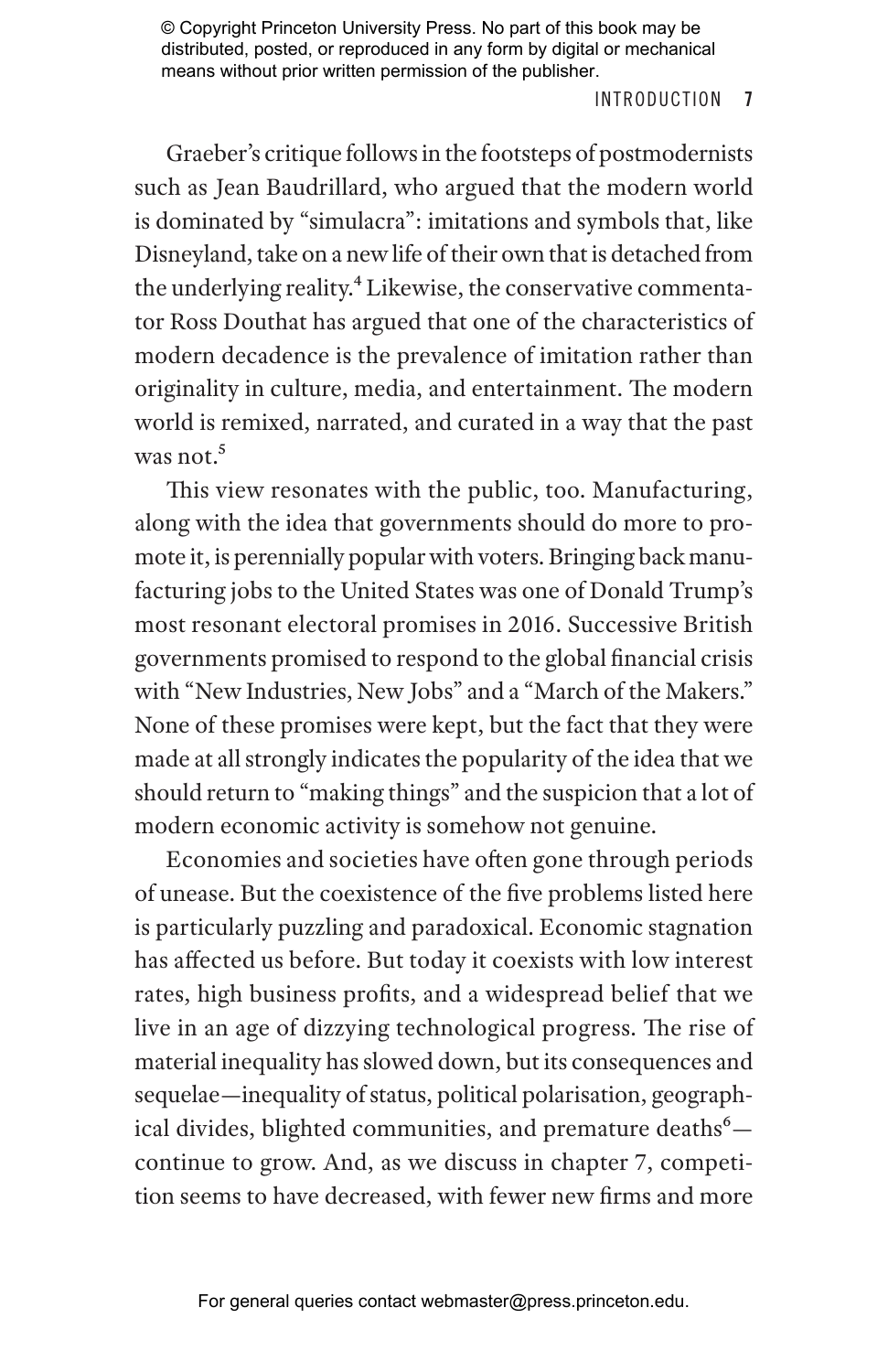8 Introduction

persistent performance gaps between leader and laggard businesses. But working life for managers and workers alike feels more frenetic than ever.

This book answers two key questions: What is causing all these symptoms, and what can we do about it?

# Explaining the Great Economic Disappointment: Conduct versus Circumstance versus the Transformed Economy

When things go terribly wrong, there is rarely a shortage of theories to explain why. As we discuss in chapter 1, the explanations offered for the Great Economic Disappointment tend to fall into two groups: theories that blame conduct and theories that blame circumstance.

*Conduct* explanations hold that we could have avoided our problems if we had acted better. Critics on the left argue that we should have undone neoliberalism with higher taxes or stricter competition law; critics on the right blame the decline in entrepreneurial spirit and lament a lost culture of "building." *Circumstance* explanations are more fatalistic. Some of them argue that the issues we face today are just the manifestation of long-standing failings, the chickens of capitalism coming home to roost. Others maintain that stagnation is the inevitable consequence of progress, perhaps because historical growth rates depended on technological good luck—for example, transformational inventions such as the internal combustion engine, electrification, television, and indoor plumbing—and we are simply not so lucky in the technologies available to us today. Some circumstantial explanations are pessimistic, maintaining that the past two decades represent a new normal; others are more optimistic, predicting an improvement in the future as we discover ways to make new technologies productive.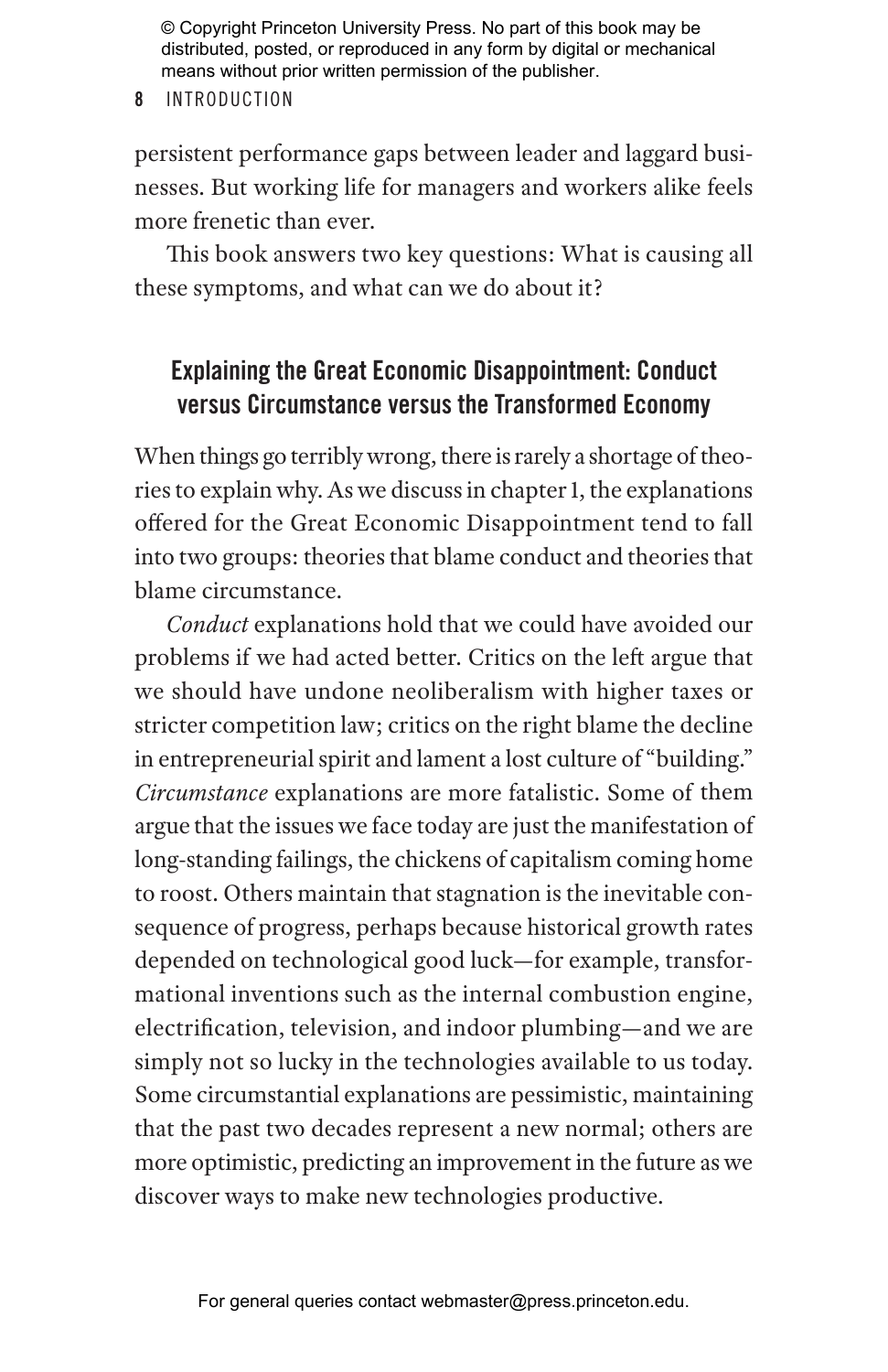#### INTRODUCTION 9

We are sceptical of theories that rely on the assumption that humanity has simply gotten worse or that providence or the great unfolding of technology has simply turned against us. This book provides an alternative explanation. We believe that the economy is partway through a fundamental change from one that is largely material to one that is based on ideas, knowledge, and relationships. Unfortunately, the institutions on which the economy depends have for the most part failed to keep pace. The problems we see are the morbid symptoms of an economy caught between an irrecoverable past and a future that we cannot attain.

We documented the transformation from a largely material economy to one based on ideas, knowledge, and relationships in our 2017 book, *Capitalism without Capital*. There we noted the shift towards investment in intangible assets (such as software, data, R&D, design, branding, training, and business processes). This shift has been ongoing for more than four decades. As we show in this new book, this change in itself explains some of the features of the Great Economic Disappointment, from rising inequality of esteem to the persistent gap between leader firms and laggard firms.

As we were writing *Capitalism without Capital*, we became aware of a totally unexpected aspect of the story of intangible capital. It seemed that around the time of the financial crisis, the long-running growth of intangible investment was beginning to slow. This slowdown was totally unexpected. After all, intangible investment had been growing reliably for decades. Intangible investments, such as software and R&D, and the intangible benefits of platforms, networks, and strong brands were only becoming more important to businesses. Intangiblesrich firms were increasing their dominance of the world's stock markets, and at a micro level the demand for intangible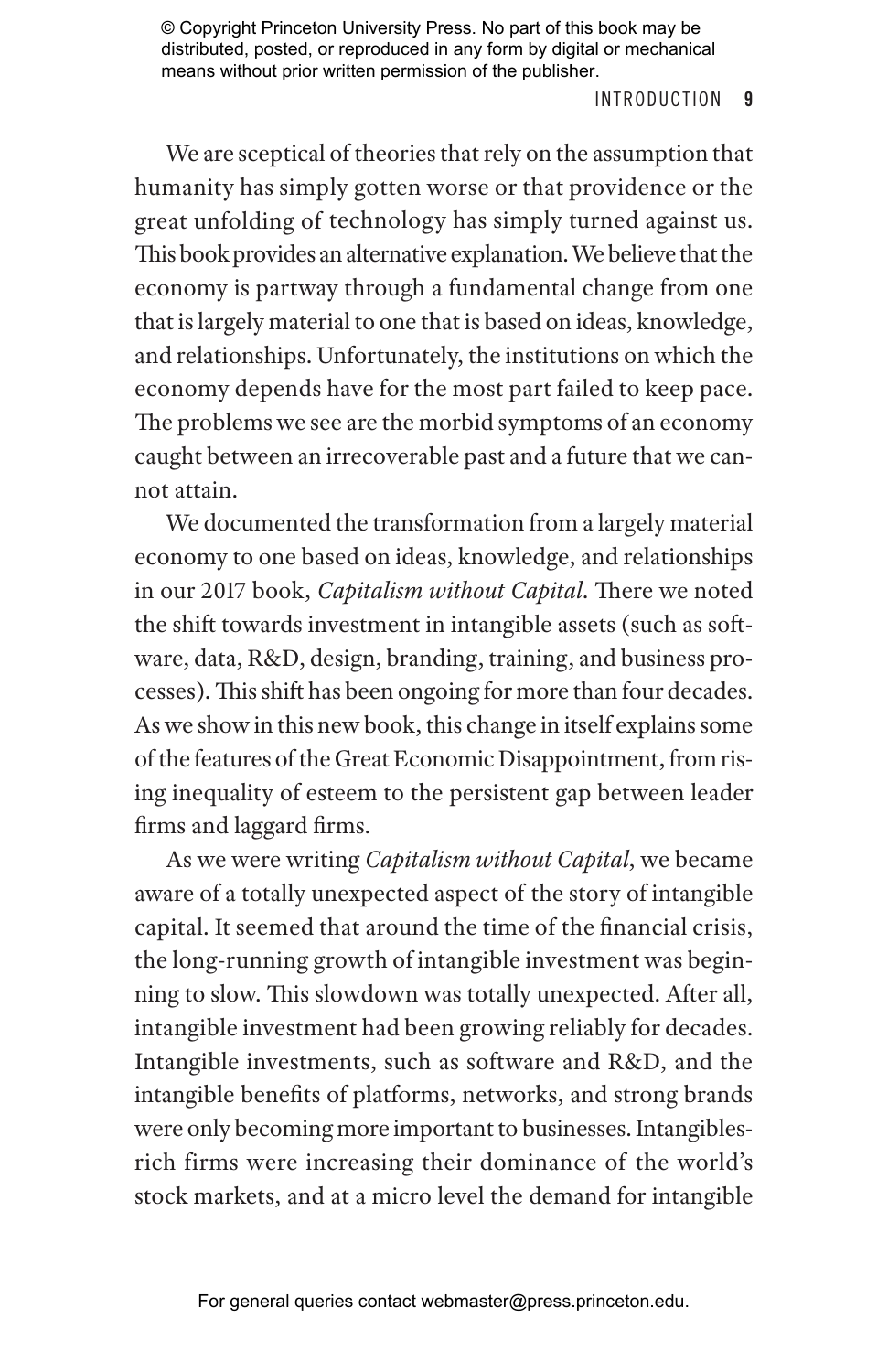10 Introduction

investment showed no sign of waning. Initially we assumed that the slowing growth of intangible investment must be a temporary consequence of the global financial crisis. But as more data became available, it became clear that the downturn was not temporary. It has now been with us for a decade, and we believe that it explains a significant proportion of the decline in productivity growth over the period.

#### An Unfinished Revolution

Our proposition, which we detail in chapter 3, is that the underlying problem is one of *inappropriate institutions*. Economists and laypeople alike generally accept that economic activity depends on institutions, what Douglass North described as "the humanly devised constraints that structure political, economic, and social interaction" or what Arnold Kling and Nick Schulz called the "operating system" of the economy. Sound institutions enable exchange: trade, investment, and specialisation that make the economy progress. Sound institutions have to solve four problems in exchange: ensuring sufficient *commitment*, solving *collective-action* problems, providing *information*, and restricting wasteful *influence activities*.

The key problem is that because intangible capital has unusual economic properties, institutions have to change to accommodate them. Consider, for example, the increased need for collective action: public institutions that fund intangibles that businesses are reluctant to fund, such as basic scientific research or vocational training, become more central to economic policy. Also consider the increased need for information: capital markets and banking systems must be able to lend to firms whose assets are difficult to use as security for loans.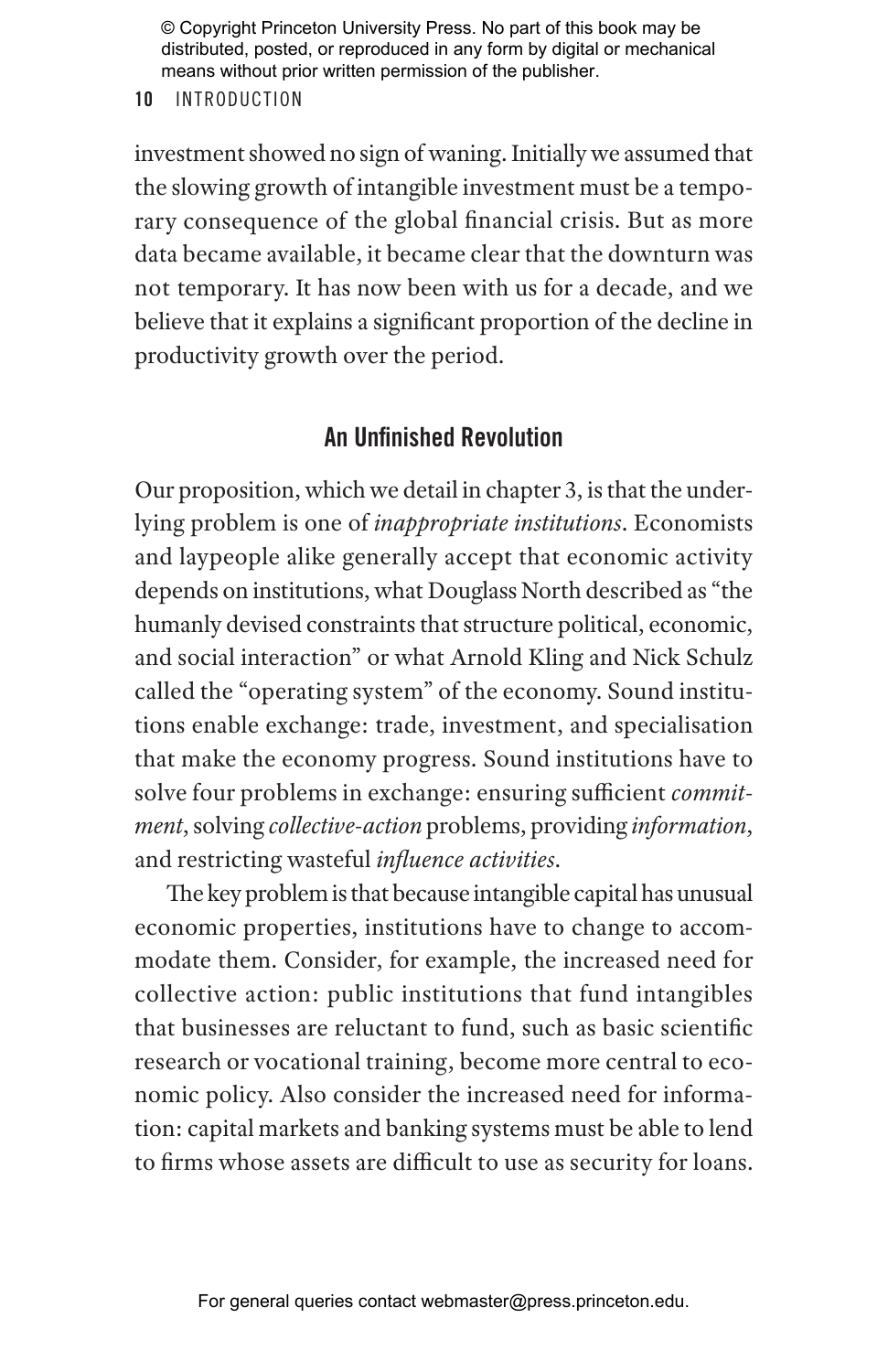#### Introduction 11

Simultaneously, wasteful influence activities increase: there are more lawsuits around intellectual property, which grants ownership over certain intangible assets, and dysfunctional arguments over planning and zoning occur in the densely populated areas where intangible investment seems to thrive. Without the right institutions, two problems result: (1) worthwhile intangible investments are not made, resulting in slower growth, and (2) the potential downsides of an intangibles-rich economy go unchecked.

We can use the metaphor of a catalyst in chemistry to think about why institutions that were adequate for increasing intangibles to around 15 percent of a country's GDP cannot support a further increase. (We apologise to economic purists who object to this metaphorical reasoning, while noting that economics is loaded with metaphorical concepts already.) Brewers and winemakers know that yeast produces zymase, an enzyme that catalyses a reaction that turns sugar into ethanol and carbon dioxide. However, once the alcohol concentration of a fermenting liquid creeps up beyond 15 percent, the yeast dies and the zymase on which the reaction depends is no longer produced. Yeast will make wine, but not brandy; beer, but not whisky. Chemical engineers speak of the more general phenomenon of catalyst poisoning, in which catalysts are rendered less effective by impurities or the by-products of the reactions that they enable.

The institutions on which the intangible economy relies seem to behave in the same way. In some cases, intangiblefriendly institutions exist only in small parts of the economy and are impractical to scale up. One example is the venture capital industry, which provided early-stage finance for many of the largest intangible-intensive firms. In other cases, flaws and kludges that were only minor problems when intangibles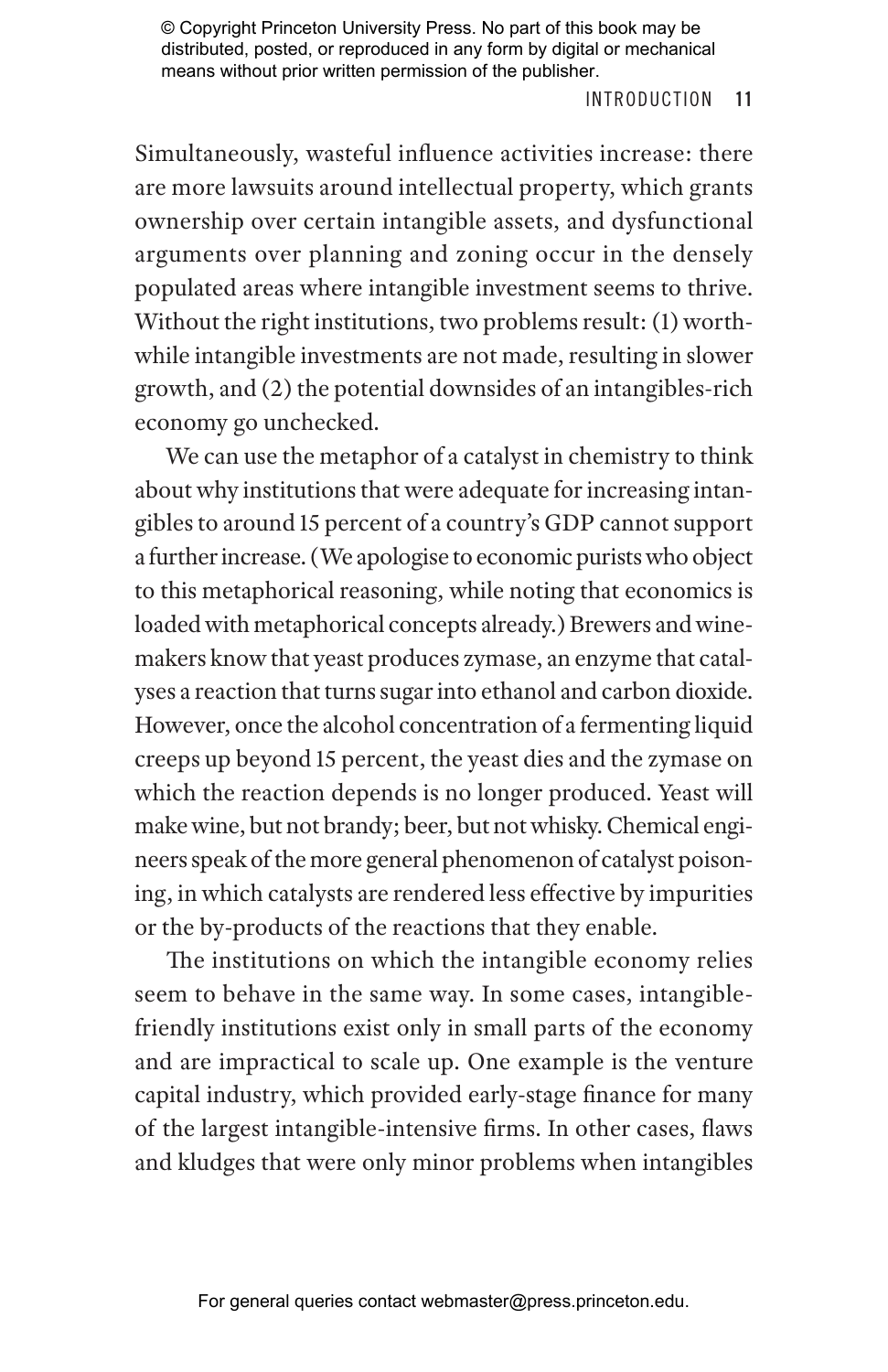#### 12 Introduction

represented a small part of the capital stock become more problematic as intangible capital becomes more important. Patent wars caused by poorly designed intellectual property regimes, research fraud by academics trying to meet publication targets, and planning disputes that prevent clusters from growing are all bigger problems in today's world than they were in 1980.

In other cases, the consequences of a more intangible economy—such as rising inequality or the political consequences of the growing gap between liberal elites and the left-behind masses—serve to weaken the institutions on which an intangible economy relies. Voters angered by the rise of intangibles-rich elites elect populist governments, which cut funding for institutions that produce intangible investment, such as scientific research. Businesses that have achieved market dominance through valuable software or networks fund lobbying to make life harder for competitors, discouraging those competitors from investing. As a result, the cost of inadequate institutions rises.

As intangibles become more important, the institutions on which our economy depends begin to look like the legacy software systems found in large banks or government departments: outmoded in their architecture and increasingly costly, a situation that software developers call *technical debt*. At first, the shortcuts, architectural compromises, and workarounds can be lived with, but over time their costs increase, and eventually the system fails if the debt is not paid down. Technical debt rarely intrudes into the public consciousness—perhaps the most famous example is the Millennium or Y2K Bug, which cost hundreds of billions of dollars to fix—but it lurks in countless pieces of software on which we all rely daily. The growing importance of intangibles has created a bigger and more pervasive version of technical debt that we call *institutional debt*.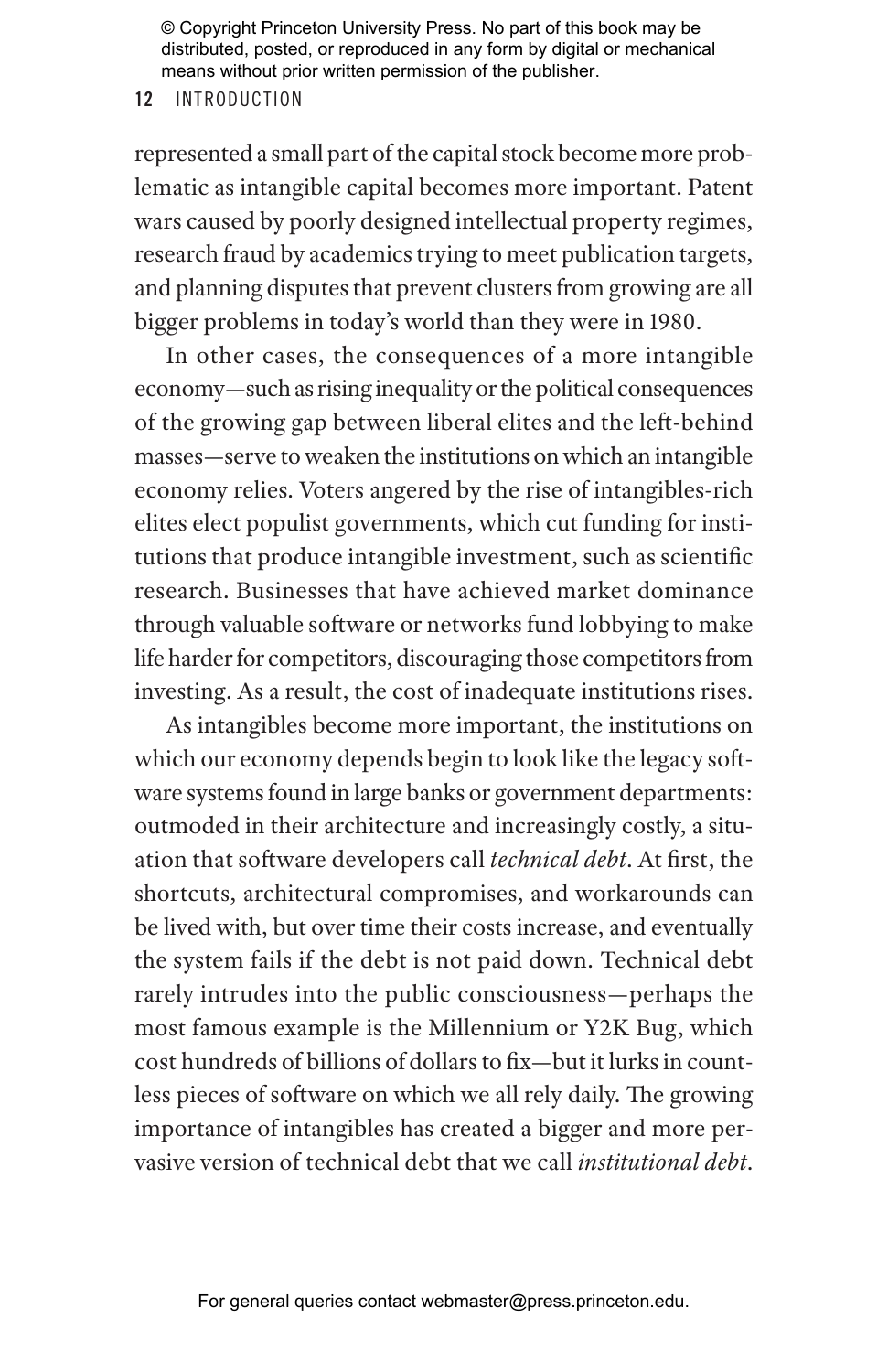Introduction 13

## Paying Down Our Institutional Debt

In the second half of this book, we look at four areas where our institutional debt is greatest, holding back future intangible investment and exacerbating the problematic effects of the intangible investment that already takes place.

*Public Funding and Intellectual Property*. The most obvious problem relates to institutions whose explicit purpose is to encourage intangible investment. Intellectual property (IP) laws and public bodies that fund research, training, or cultural content all work to solve one of the main quirks of intangible capital: the fact that it generates spillovers, reducing the incentive for private firms to invest as much as they otherwise would. Accordingly, as we discuss in chapter 4, governments create IP laws to limit these spillovers, or they subsidise or directly fund the investments themselves.

Unfortunately, finding the right balance is difficult, and existing institutions, designed for a tangible-intensive economy in which the stakes are lower, are increasingly challenged. Notably, our existing systems often struggle to encourage high-return intangible investments rather than junk. Everyone is familiar with stories of researchers incentivised to produce papers that nobody ever reads and young people earning degrees that employers do not value. This problem derives from a fundamental property of intangibles: compared with tangible capital, their value is more variable, more heterogeneous. Sorting the wheat from the chaff places an unusually large burden on governments, especially because government systems for funding research or administering patents usually rely on rules, which are not good at making this distinction. Furthermore, our existing systems can potentially deliver publicly supported funding,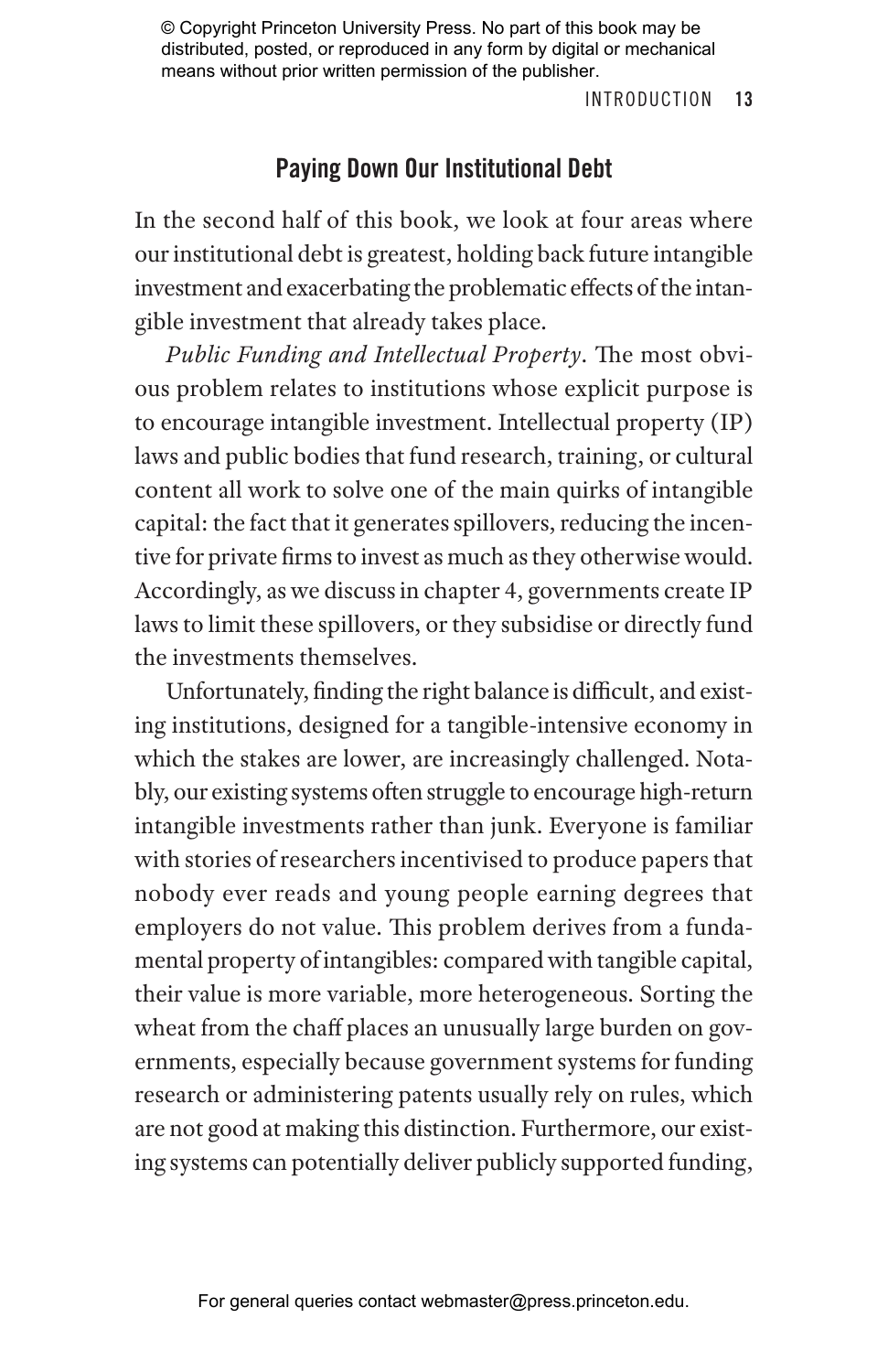14 Introduction

but promoting the variety of ideas that are increasingly needed for successful projects can be challenging.

*Finance and Monetary Policy*. Equally severe challenges exist not only in the financial markets and banking systems that provide finance to private-sector businesses but also in the monetary policy regimes that underpin them. Most external finance for businesses takes the form of debt. But intangible-intensive businesses are not well suited to debt finance. Intangible assets are difficult to pledge as collateral, and the winner-takes-all nature of intangible assets makes assessing creditworthiness more difficult. These realities weaken central banks' ability to manage economic cycles by altering interest rates. The solution is institutional change in how we regulate financial institutions, increasing their ability to invest in intangiblesrich businesses, combined with tax and regulatory rules that favour debt over equity.

It is also time to examine the traditional role of central banks of lowering the cost of credit when an economy needs a boost, which has become much harder with interest rates close to zero—a phenomenon caused in part by rising risk premiums as the economy becomes more intangible. We discuss these issues in chapter 5.

*Cities*. Traditionally, intangible-intensive businesses clustered in dense, thriving cities, from Silicon Valley to Shenzhen to Soho. Intangibles generate spillovers and exhibit synergies, and the best way to take advantage of these, COVID-19 notwithstanding, seems to be through some face-to-face interaction. But the planning and zoning rules in most rich countries militate against city growth, putting veto power in the hands of homeowners to block it. This veto power gets more and more costly as intangible capital becomes more important. In chapter 6, we examine the evidence for this problem, discuss the political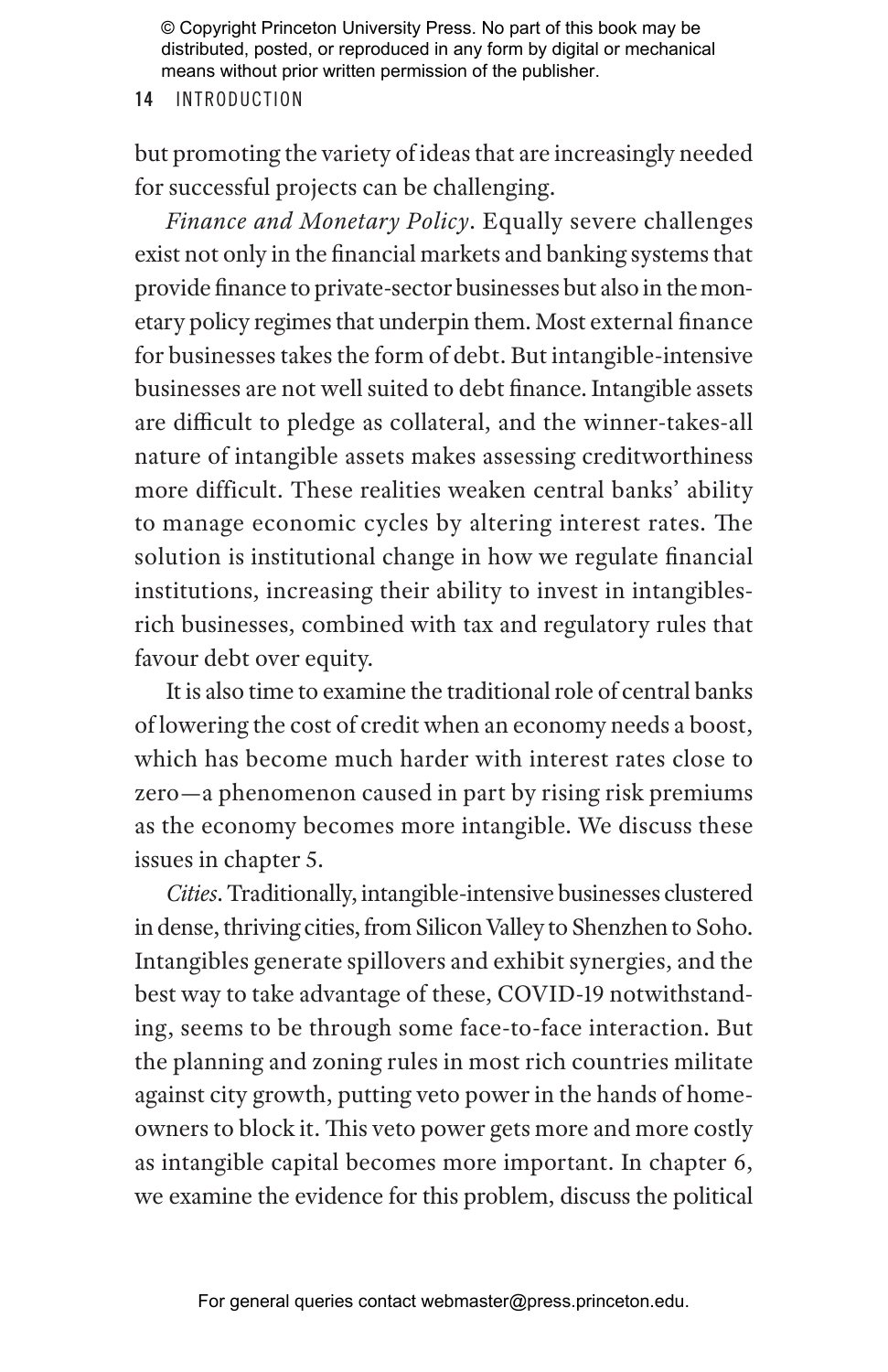#### Introduction 15

challenges of fixing it, and suggest solutions that not only allow homeowners and communities to share in the benefits of city growth but also help maximise the benefits of remote working in an intangibles-rich economy.

*Competition Policy*. It is increasingly argued that the rise of large, dominant businesses—from tech platforms like Google to retail chains like Walmart—is the result of weakened competition policy and that the right response is a return to the more aggressive competition rules of the 1960s and 1970s. As we discuss in chapter 7, we believe this argument is misguided. The growth in the gap between leaders and laggards is mostly a result of the growing importance of intangibles, and it should be addressed not by arbitrary corporate breakups but rather by ensuring that barriers to market entry are low. More insidious and troubling is a different aspect of competition, specifically the growing competition between individuals—also driven by the growing importance of intangibles—that results in greater investment in gratuitous signalling qualifications such as unnecessary graduate degrees and superfluous professional licencing. Discouraging this type of zero-sum competition among individuals is not something that most governments worry about, but it ought to become a political priority.

Two common themes underpin these institutional problems and point to solutions. The first theme is the importance of building capacity in our governments and the organisations that support our institutions, particularly in the functions that relate to intangible investment. In some cases, this is a matter of spending more money on things that have not traditionally been government priorities, such as R&D. But more often it is about investing in the ability to exercise good judgment and to get things done. Functional intellectual property regimes, effective funding of scientific research or education, and deep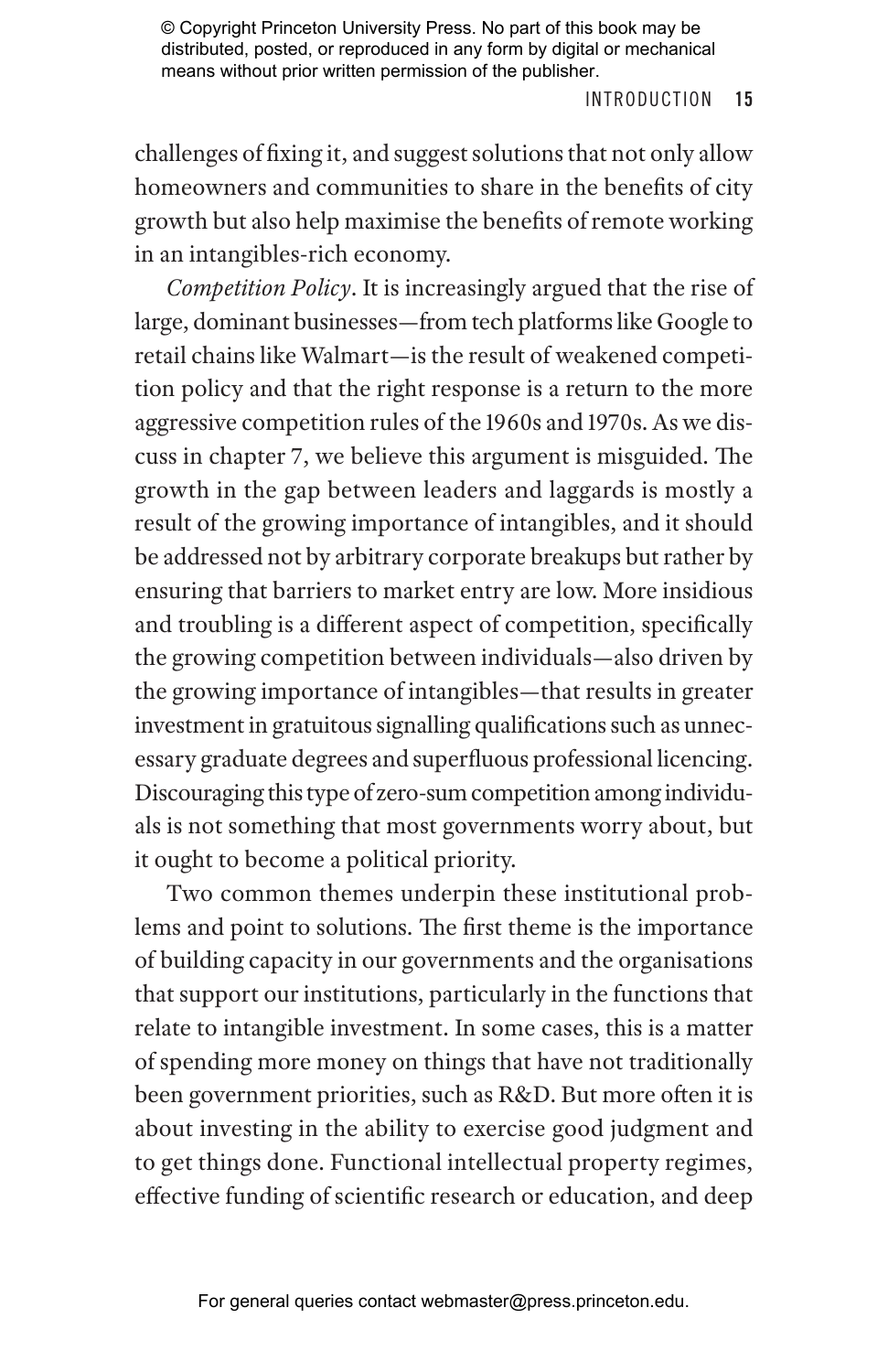#### 16 Introduction

and liquid capital markets for intangible-intensive businesses all require specific competencies. These competencies are scarce, especially within government, where they have often been hollowed out in the name of efficiency or austerity. Patent examiners, court administrators, and research funding officers are perhaps among the least glamorous public servants, and their jobs are the first to go when politicians vow to cut bureaucracy and management. But building these particular forms of state and institutional capacity is especially important for building a thriving intangible economy.

The second theme is the idea that if we want to fix institutions, we need to identify and strike political bargains. Our institutions are inadequate not because we don't have enough smart ideas but rather because the status quo suits plenty of people, and change is politically and socially costly. Homeowners do not want more housing built, and they like rules that allow them to block it; IP regimes benefit rights holders, who lobby to extend and strengthen their rights. Improving these institutions requires more than efficient technocracy. It requires deals to make the new institutions work. For example, street-level zoning (discussed in chapter 6) provides homeowners with incentives to support new housing, and increased political capital can help politicians justify increased public spending on elite projects such as scientific research.

These requirements may seem like a tall order, politically. Rebuilding state capacity is a tough electoral sell, and doing the deals necessary to make the new institutions stick requires creativity, cunning, and willingness to challenge vested interests. They necessitate a mind-set of practical optimism, a belief that things can actually get better. But unlike other explanations for the Great Economic Disappointment, the story we are telling and the solutions we are proposing are grounds for optimism.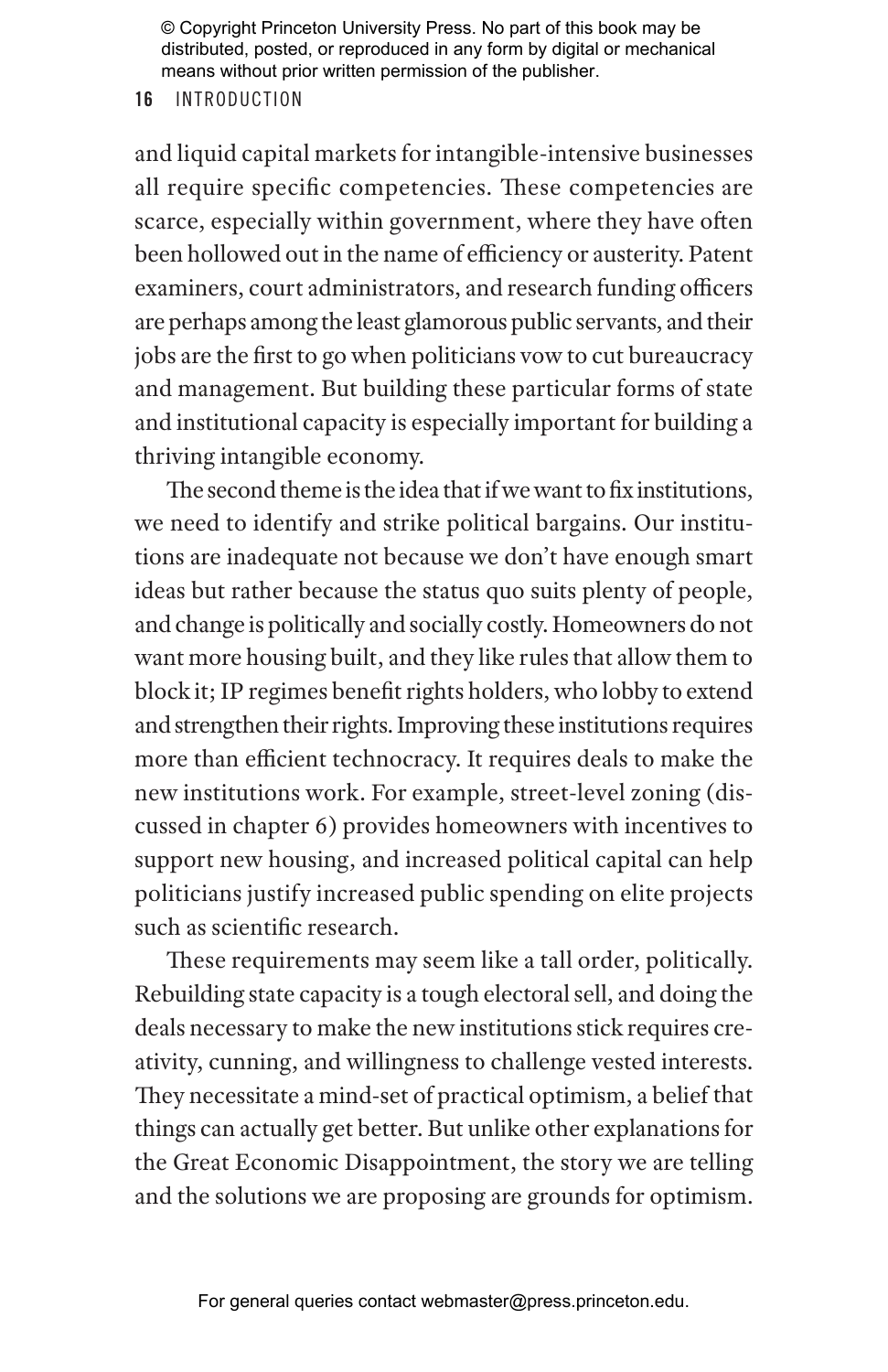#### Introduction 17

If the big economic problem that we face were, as some commentators suggest, a general moral decadence or an inexorable, exogenous change in the productivity of new technologies, fixing it would be a great imponderable. But if our problem is that we have failed to update and improve our institutions to keep up with the changing structure of the economy, then there is a solution, even if it is difficult to implement. Institutional renewal has happened before, and it can happen again. If we are successful in its implementation, we can increase growth and prosperity, tackle ecological threats from pandemics to global warming, and find a way out of the unhappy halfway house in which the economy has been stuck for nearly two decades.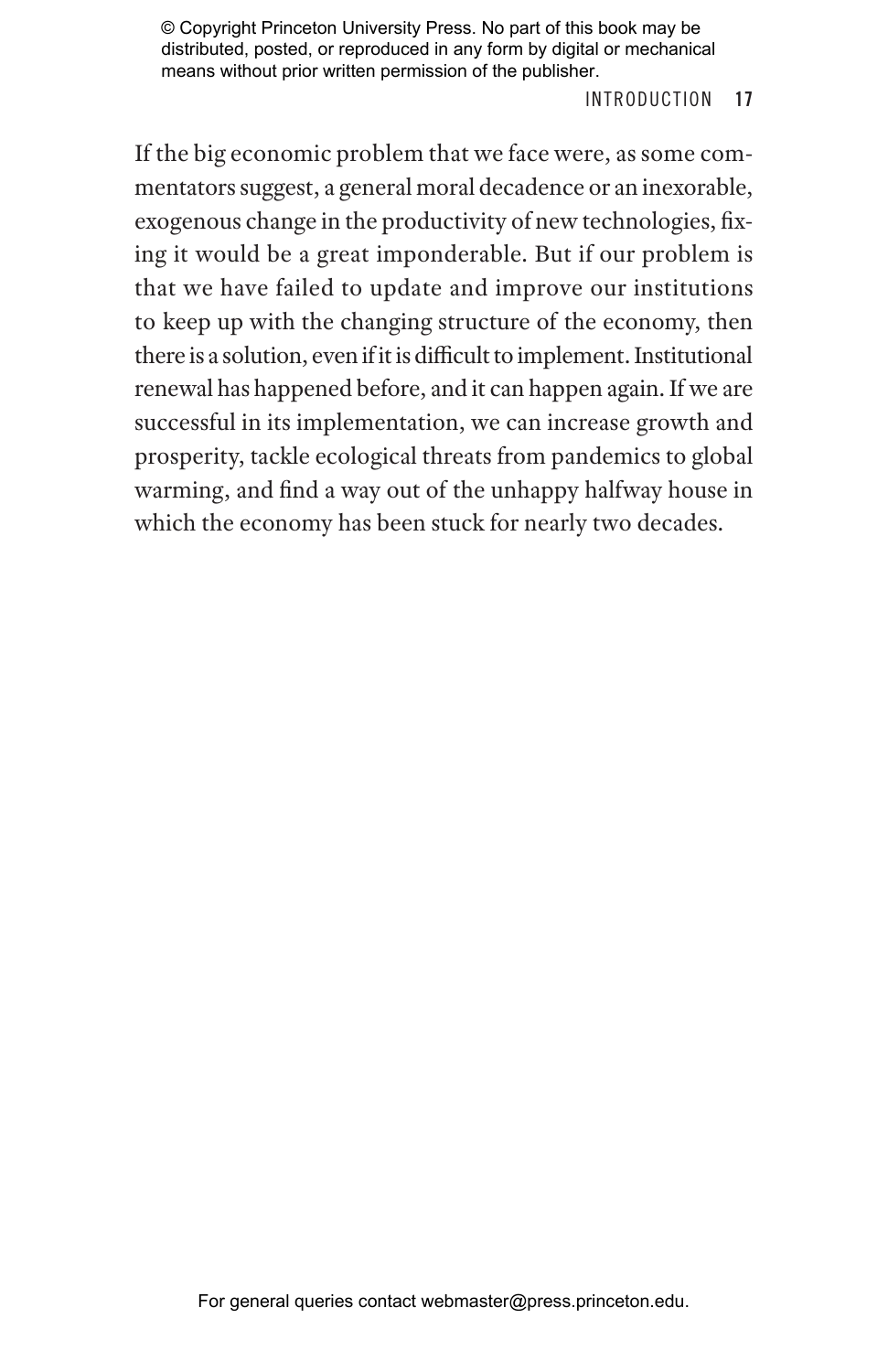# INDEX

*Note*: Page numbers followed by *f* and *t* indicate figures and tables.

accounting, 157 Acemoglu, Daron, 85, 95–96, 266n1 Adler, Gustavo, 60 agglomeration effects, 65, 186 Aghion, Philippe, 276n39 Ahn, JaeBin, 155, 178 Allen, Paul, 204 Andreessen, Marc, 242 antitrust, 212 Arnold, John, 130 Arora, Ashish, 160–61 Arrow, Kenneth, 268n28 authenticity, 6, 35–36, 79–81 automobile, 1–3 Bahaj, Saleem, 174 Bajgar, Matej, 217 bank lending channel, 164 Barnett, Corelli, 107 Basque Country, 204–5 Baudrillard, Jean, 7 Baumol's cost disease, 265n45, 265n49 Belenzon, Sharon, 160–61 Bell, Daniel, 56 Benkard, Lanier, 217 Benmelech, Efraim, 58 Bergeaud, Antonin, 276n39 Berners-Lee, Tim, 146 Bessen, James, 61

Biden, Joe, 212 Blackberry (phone), 131 Blanchard, Olivier, 179–80 block-wide zoning, 197–98 Blundell, Richard, 276n39 "Blurred Lines" (Thicke and Williams), 131–32 Brandeis, Louis, 212 Brav, Alon, 160 Brazier, Alex, 154, 273n56 Brexit, 61, 145, 258 *Brief History of Neoliberalism, A* (Harvey), 41 broad credit channel, 164 Brynjolfsson, Erik, 39–40, 69, 243 Buffett, Warren, 156 "bullshit jobs," 6, 80 Burgess, Simon, 277n22 business dynamism, 30–31, 69, 226–27 Buyuklieva, Boyana, 193 Byrne, David, 45

Cairncross, Frances, 190 Campbell, Donald, 128 capacity building, 15–16, 143–46, 240, 244, 245*f*, 247, 249–53 *Capital in the Twenty-First Century* (Piketty), 27, 75 capital stock, 48 Caplan, Bryan, 234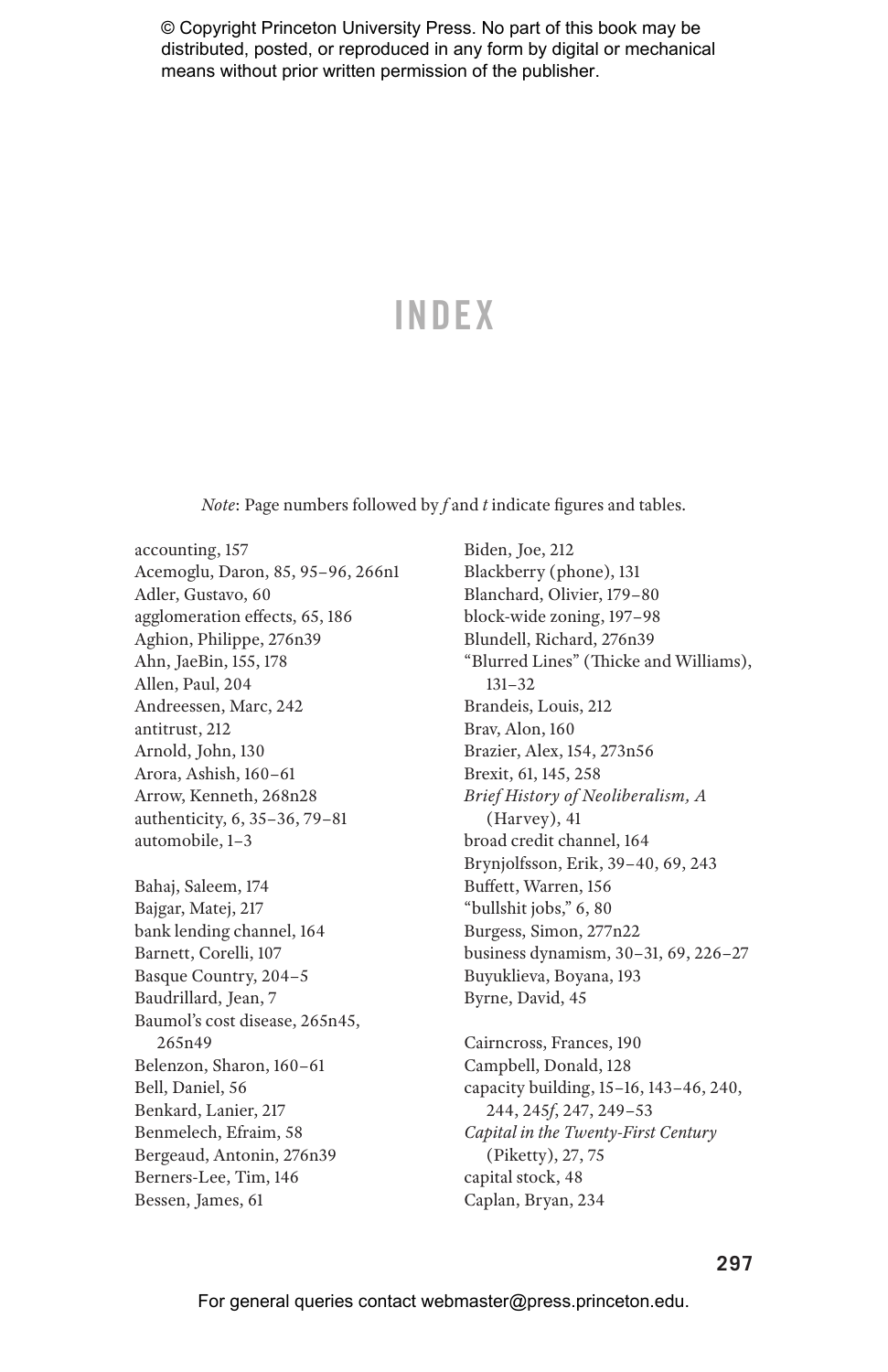#### 298 INDEX

Cardwell's law, 242 Carillion, 80 cars, 1–3 Case, Anne, 29 Castellani, Lorenzo, 257 Cecchetti, Stephen, 151 centralisation, 135–36, 249–55 Cheshire, Paul, 193 China, 111–12 cities, 14–15; COVID-19 and, 185; gap between, and towns, 185; housing capacity and, 196–99; housing costs and, 187–88; infrastructure and, 199–201; institutions and, 196–201; Matthew effect and, 189–90; planning laws and, 193–96; rise of, 184, 186–93, 191*f*, 192*f*; technocrats and, 193–96; transport infrastructure and, 188–89 *Cities Unlimited*, 194 Clancy, Matt, 187 climate change, 5–6, 34 clustering, 64–65, 75–76 cognitive load, 151, 159, 208, 259 collateral, 151–54, 173–74 collective action, 10, 89–90 collective decision-making, 94–95 collective goods, 96, 244–49, 245*f*, 249*f* commitment, 10, 114 community wealth building, 205 competition, dysfunctional: conglomeration and, 215–16; declining competition and, 214–16, 214*f*; education and, 231–38; Great Economic Disappointment and, 5, 29–32, 30*f*, 31*f*; institutions and, 227–30; intangibles and, 216–20, 218*f*, 220–27; intangibles crisis and, 70–73, 71*f*, 72*f*, 73*f*; monopolies and, 211–12; reducing, 211–39, 214*f*, 218*f*; workers and, 231–39 competition policy, 15 concentration, competition and, 214 conglomeration, 215–16 contestedness, 65–67 contractual enforcement, 65–67, 95–96 Cook, Tim, 208 Corrado, Carol, 45, 72, 219 cost of capital channel, 164

COVID-19 pandemic, 5–6, 14, 21–22, 24, 31, 34, 57–58, 65, 76–77, 88–89, 129, 140, 180–81, 185, 190–92, 251 Cowen, Tyler, 30–31, 37, 69, 138, 252 Cowperthwait, James, 252 creative destruction, 215 Criscuolo, Chiara, 215, 217 Cummings, Dominic, 145, 258 Daly, Kevin, 169 Davies, Dan, 151, 174 "death of distance," 190, 195, 206–10 "deaths of despair," 29 Deaton, Angus, 29 debt: collateral and, 151–54; finance, 150–55; institutional, 12–17; IPbacked, 171; technical, 12 *Decadent Society, The* (Douthat), 79 decision-making, collective, 94–95 delegation, 247–48 Dell, Melissa, 85 Dell'Ariccia, Giovanni, 152, 174, 179–80 De Loecker, Jan, 215 Deming, David, 210 Democracy Collaborative, 205 Demsetz, Harold, 87, 93–94 Dickens, Charles, 148 Diewert, Erwin, 270n6 disappointment, economic. *See* Great Economic Disappointment diversification, 155–58 Douthat, Ross, 79, 243 Drucker, Peter, 55

Duranton, Gilles, 186

Duval, Romain, 60, 155, 178

dysfunctional competition. *See* competition, dysfunctional

Eberly, Janice, 58 economic disappointment. *See* Great Economic Disappointment economy: contestedness and, 65–67; intangible, 10–13, 52–54, 64–67, 112–16, 115*t*, 165–66, 204–6, 248–49, 249*f*, 265n49; knowledge, 54–56; postindustrial, 56–59 Edgerton, David, 107

For general queries contact webmaster@press.princeton.edu.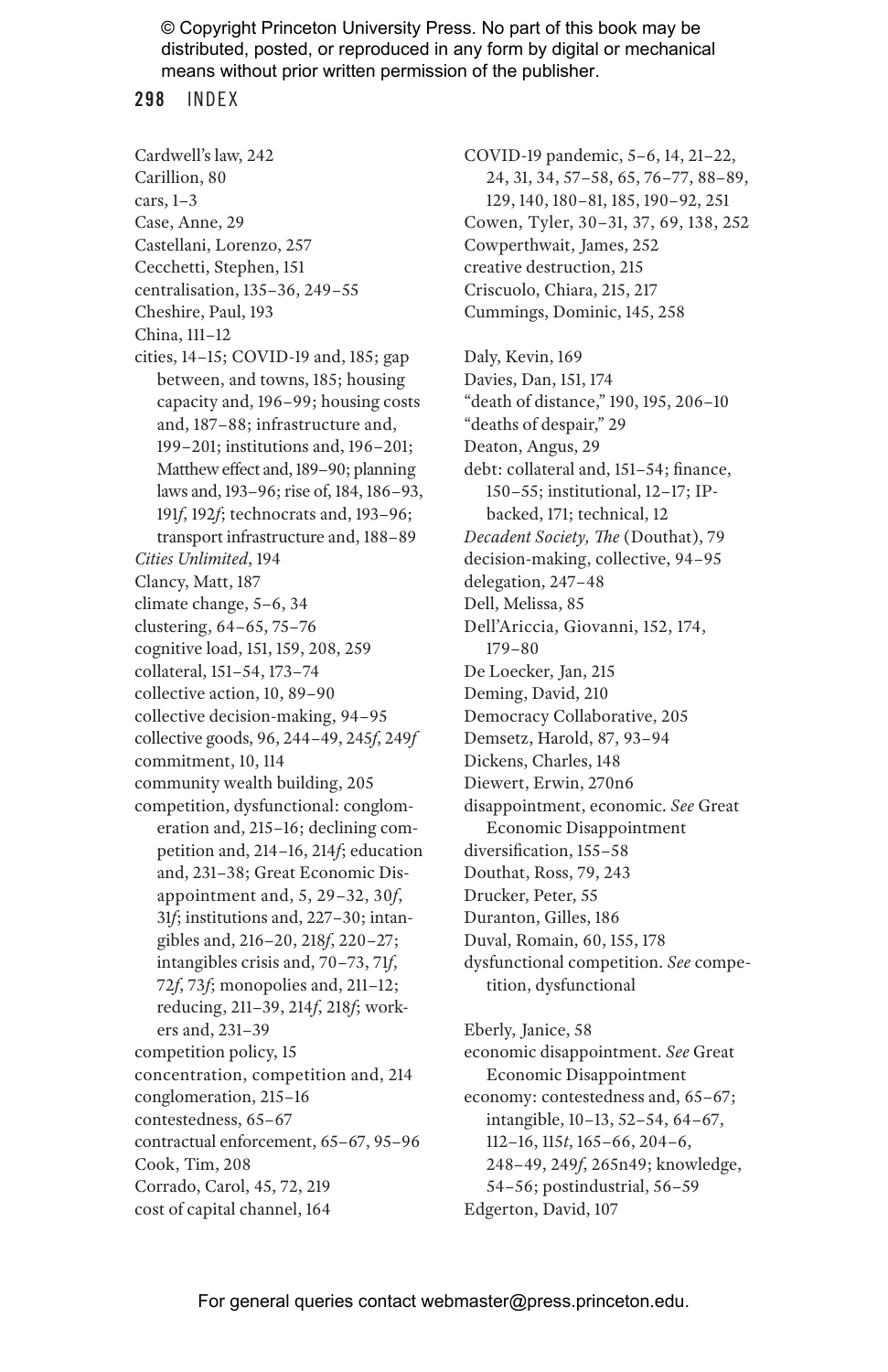#### INDEX 299

- Edison, Thomas, 2–3
- Edmans, Alex, 160–62
- education, 15, 37–40, 43–45, 44*t*, 70,
- 127, 137–38, 231–38, 277n22
- Eeckhout, Jan, 215
- *Effects of Good Governance on Siena and Its Territory, The* (Lorenzetti), 3, 82, 83*f*
- efficiency wage, 74
- Eghbal, Nadia, 139
- electricity generation, 77–78
- Ellickson, Robert, 198–99
- *End of Accounting, The* (Lev and Gu), 157
- energy production, 77–78
- Engelbart, Douglas, 190
- *Entrepreneurial State, The* (Mazzucato), 123, 136–37
- equity finance, 155–58
- esteem, inequality of, 5
- exchange: collective action in, 89–90, 94–95; commitment to, 90; conditions of, 88–91, 98*t*; haggling in, 90–91; institutions as supporting, 91–99, 98*t*; partners, 88–89; property rights and, 93–94, 97–98; as unit of analysis, 266n8
- externalities, 93, 178, 188

fakeness, 6, 35–36, 79 Fama, Eugene, 156 finance, debt, 150–55 finance policy, 14 financial crisis of 2008, 60–62, 155 Fingleton, John, 228–29 Finkelstein, Daniel, 156 Fischel, William, 187–88 Ford, Henry, 2 Foulis, Angus, 174 fragility, 5, 32–35, 33*f*, 76–79 Friedman, Milton, 159 Friedman Doctrine, 159 Fukuyama, Francis, 259 *Fully Grown* (Vollrath), 38–39, 44–45, 69 Furman, Jason, 33, 163

Garicano, Luis, 75 Gates, Bill, 204 Gaye, Marvin, 132 General Data Protection Regulation, 276n18 gentrification, 188 Glaeser, Edward, 185–86, 200 Glorious Revolution, 96–97 Goldacre, Ben, 129, 139 Goldin, Claudia, 126 Goldstone, Jack, 241, 243 Goodhart, Charles, 128 goods, collective, 96, 244–49, 245*f*, 249*f* Gordon, Robert, 37–38, 42, 69, 243 "Got to Give It Up" (Gaye), 132 Graeber, David, 6–7, 79 Graham, Benjamin, 156 Great Divide, 40–42 Great Economic Disappointment: circumstance explanations for, 8; conduct explanations for, 8; dysfunctional competition and, 5, 29–32, 30*f*, 31*f*; explaining, 8–10; fragility and, 5, 32–35, 33*f*; inauthenticity and, 6, 35–36; inequality and, 4–5, 26–29, 27*f*, 264n31; stagnation and, 4, 23–26, 24*f*, 26*f*; stories of, 36–42, 38*f*; symptoms of, 4–8, 23–36, 24*f*, 26*f*, 27*f* Great Recession, 60–62 *Great Reversal, The* (Philippon), 30–31, 41 Greece, 61 greenbelts, 193 Green New Deal, 141, 257 Greif, Avner, 106–7, 258 gridlock, 132 Griffith, Rachel, 276n39 *Grow the Pie* (Edmans), 160 Grubb, Michael, 225 Gu, Feng, 157 Gutiérrez, Germán, 218 Guyot, Katherine, 208 haggling, 90–91 Haldane Principle, 142 Hall, Bronwyn, 133 Hall, Robert, 270n6

Hannak, Aniko, 224 Harari, Yuval Noah, 36 Hart, Oliver, 91 Harvey, David, 41 Haskel, Jonathan, 45, 174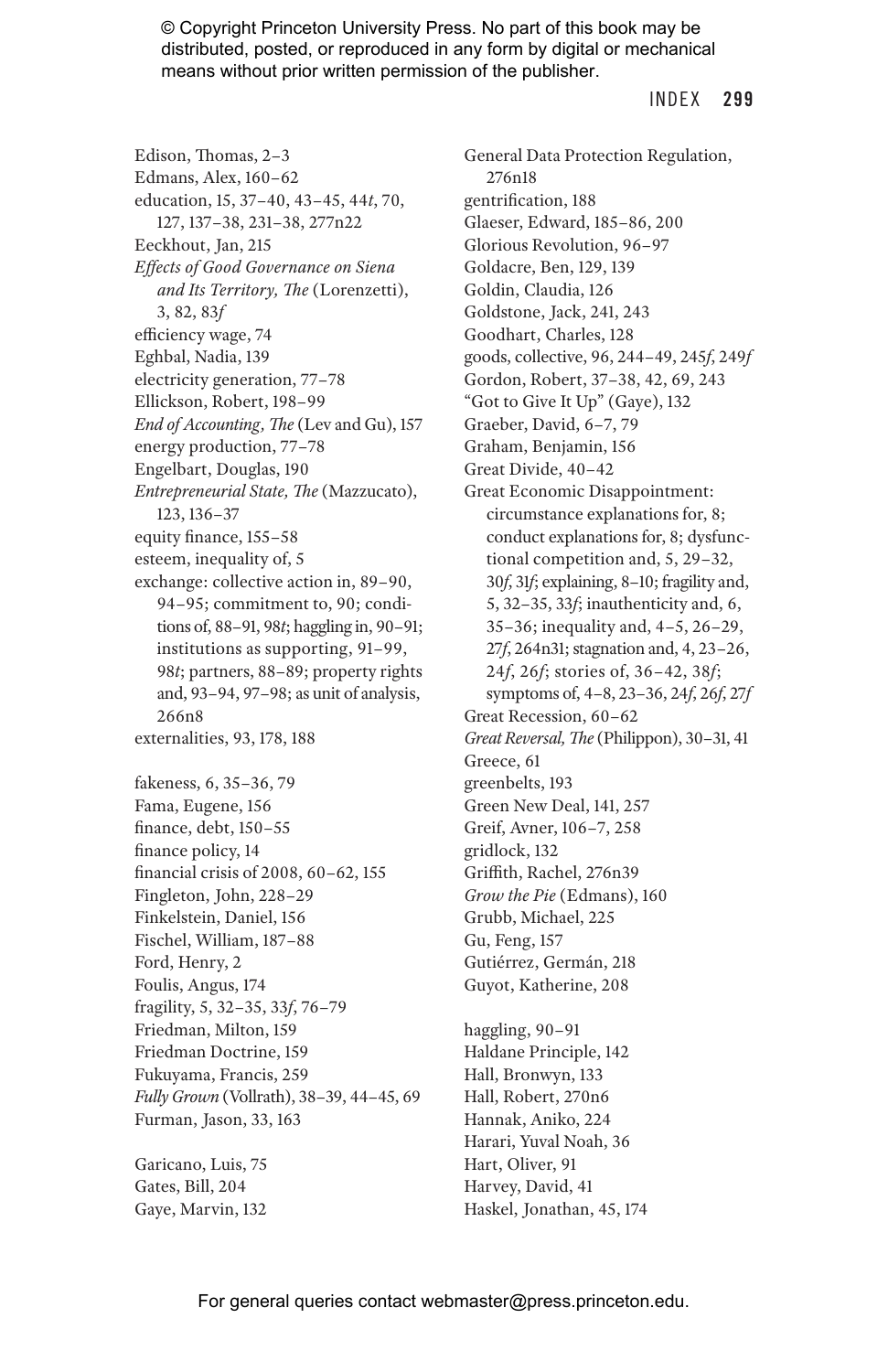#### 300 INDEX

Hayek, Friedrich, 94, 124 Heller, Michael, 132 Helmers, Christian, 133 "hipster antitrust," 212 Hollywood, 2–3 homes, as collateral, 173–74 *Homevoter Hypothesis, The* (Fischel), 187–88 housing capacity, 196–99 housing costs, 187–88, 274n10 Howes, Anton, 258–59, 267n20 *How Innovation Works* (Ridley), 136 Hsieh, Chang-Tai, 217 Hubbard, Thomas, 75 human capital signalling, 233–34 Hutton, Will, 41 improving mind-set, 258 inappropriate institutions, 10 inauthenticity, 6, 35–36, 79–81 income inequality, 27–28, 40–41, 74–75 inequality, 4–5, 26–29, 27*f*, 40–41, 73–76, 264n31, 266n9 inertia, 106–7 inflation, 166–67 influence activities, 10–11, 95, 115, 118, 125, 142, 147, 199, 240, 244–46, 245*f*, 254–55 information, 10, 89, 101, 114, 244–49, 245*f*, 249*f* infrastructure building, 199–201 innovation, 22, 144–45 institutional debt, 12–17 institutions: capacity building and, 15; cities and, 196–201; competition and, 227–30; defined, 84–85; economic exchange and, 86–87; economic growth and, 82–87; failure of, 9; inadequate financial, 174–81; inappropriate, 10; inertia and, 106–7; intangible economy and, 11–12, 112–16, 115*t*; intangible investment and, 61; intangibles crisis and, 54; political bargains and, 16; politics and, 110–12; properties of, 104–12; purpose of, 87–88; "right," 100–104; social interaction and, 86–87; specificity and, 104–6; as supporting

exchange, 91–99, 98*t*; technical debt and, 12; technological change and, 99–104; trust and, 92–93; unpredictability and, 108–10 intangible assets, 48, 52–53, 64, 80–81, 113, 125, 264n39 intangible economy, 10–13, 52–54, 64–67, 112–16, 115*t*, 165–66, 204–6, 248–49, 249*f*, 265n49 intangibles crisis: defined, 63; institutions and, 54 intellectual property (IP)-backed debt, 171 intellectual property rights (IPRs), 13–14, 109–10, 122, 130–36, 134*f*, 226 interconnectedness, 32–33 interest rates, 33–34, 33*f*, 163–71, 168*f*, 170*f*, 272n31, 274n58, 274n63 *Invisible Hand, The* (van Bavel), 111, 242 iPhone, 123–24, 133 IPRs. *See* intellectual property rights (IPRs)

Jefferson, Thomas, 184–85 Jennings, Will, 29 Jensen, Thais, 273n47 Jiang, Wei, 160 job conditions, 31–32 Johnson, Boris, 257–58 Johnson, Noel, 250 Johnson, Simon, 85 Johnstone, Bob, 145 Jona-Lasinio, Cecilia, 45 Jorgenson, Dale, 270n6 Juicero, 79

Kadyrzhanova, Dalida, 152 Kariko, Katalin, 22 Katz, Lawrence, 126 Kay, John, 36, 162 Kerr, William, 204 Keynes, John Maynard, 25, 148 Khan, Lina, 212 Khan, Zorina, 133 King, Mervyn, 36, 162 Kirzner, Israel, 124 Kleiner, Morris, 135 Kling, Arnold, 10, 85–86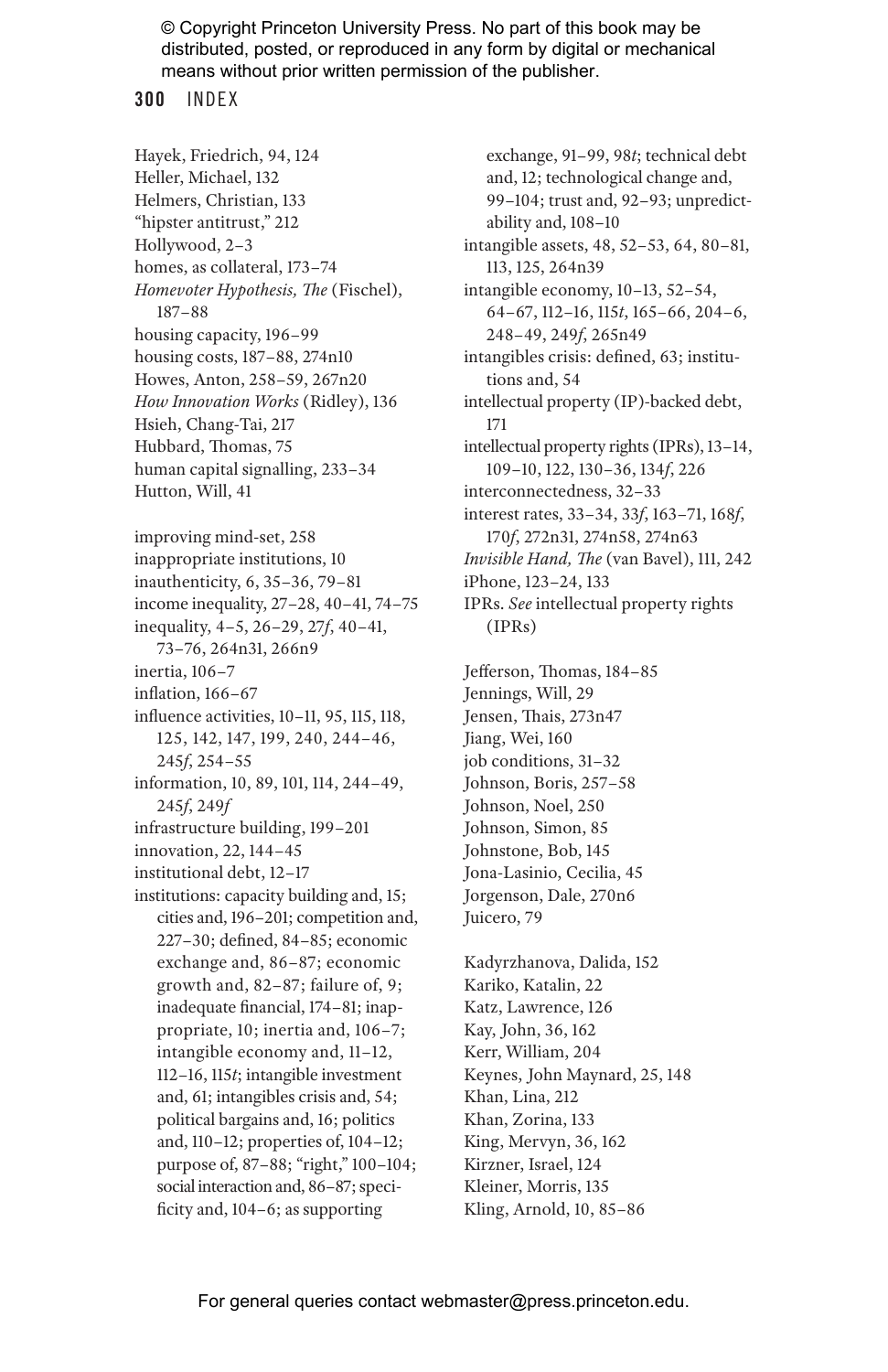#### INDEX 301

knowledge economy, 54–56 Kortum, Sam, 176 Koyama, Mark, 250 Kremer, Michael, 265n1 Krieger, Joshua, 58 Krugman, Paul, 25, 189 Kuhn, Peter, 32 Lachmann, Ludwig, 124, 269n6 Lakonishok, Josef, 156 Leacock, Eleanor, 91 Leamer, Ed, 36 left-behind places, 28, 40, 76, 185, 195, 201–6 legitimacy, 143–44 Lerner, Josh, 172, 176 Leth-Petersen, Soren, 273n47 Lev, Baruch, 157 Levitt, Theresa, 268n24 Lian, Chen, 152 libertarianism, 250, 252 lighthouses, 100–104, 268nn24–26, 268nn30–31 Lindberg, Erik, 268n24, 268n29 Lindbergh, Charles, 140 Lorenzetti, Ambrogio, 3, 82, 83*f* Lost Golden Age, 37–40 Ma, Song, 160 Ma, Yueran, 152 Machin, Stephen, 232 Machlup, Fritz, 54–55 Manthorpe, Rowland, 257 market segmentation, 223 Markovits, Daniel, 32, 72–73, 231, 233 markup, 214–15 markups hypothesis, 46–47, 46*f*, 217–18 Marshall, Alfred, 64–65 *Mass Flourishing* (Phelps), 136 Matthew effect, 158, 189–90 Mauro, Paolo, 179–80 May, Theresa, 257 Mayer, Marissa, 208 Mazzucato, Mariana, 123, 136–37 McAfee, Andrew, 39–40, 59 McNally, Sandra, 232 McRae, Hamish, 28

mean reversion, 156 *Meritocracy Trap, The* (Markovits), 32, 72–73 Metcalfe, Robert, 277n22 metric tide, 128 Milgrom, Paul, 142, 245 Minoiu, Camelia, 152 mismeasurement hypothesis, 40 *Mittelstand*, 57 Mokyr, Joel, 43, 242, 258 Mondragon Corporation, 204–5 monetary policy, 14, 162–74, 168*f*, 170*f* monopolies, 211–12 Moore, John, 91 *More from Less* (McAfee), 59 Moretti, Enrico, 28–29, 186, 190 Motion Picture Patents Company, 2–3 movies, 2–3 Myers, John, 197

Nanda, Ramana, 172, 273n47 *Narrow Corridor, The* (Acemoglu and Robinson), 96 Nelson, Richard, 108 Nelson, Robert, 199 *New Geography of Jobs, The* (Moretti), 190 New Institutional Economics, 84 New Public Management, 252, 254 NIMBYism, 194–95, 200 Norquist, Grover, 252 North, Douglass, 10, 88, 92, 250

Occupy Wall Street, 148 Olson, Mançur, 110–11, 267n15 Open Data movement, 139 OpenSAFELY, 129 *Organization Man, The* (Whyte), 32 Orteig Prize, 140 Osborne, Matthew, 225 Ostrom, Elinor, 85, 106

pandemic. *See* COVID-19 pandemic Papanikolaou, Dimitris, 58 patent wars, 2–3, 109, 269n43 Peltzman, Sam, 219 personalised pricing, 223–24 Phelps, Edmund, 136 Philippon, Thomas, 30, 41, 242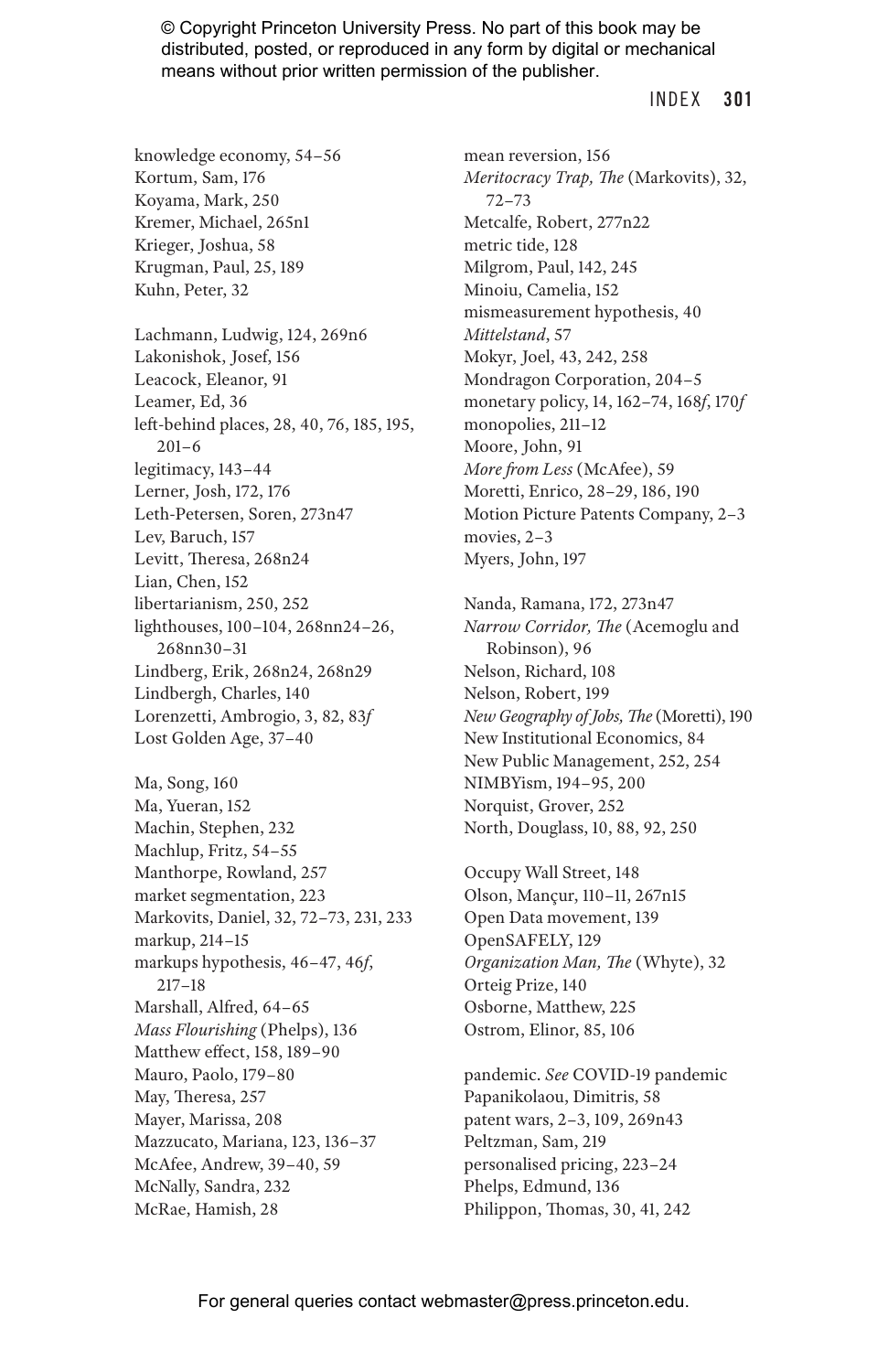#### 302 INDEX

Phillips curve, 166–67 Piketty, Thomas, 27, 75, 242 Pinter, Gabor, 174 Piton, Sophie, 218 platforms, 114 Plath, Robert, 123 policy: competition, 15; financial and monetary, 14, 162–74, 168*f*, 170*f* political bargains, 16 politics, institutions and, 110–12 Posner, Eric, 98 postindustrial economy, 56–59 postmodernism, 7 Preston model, 205 prices, 220–27 priming, 129–30 productivity, 17, 24, 30*f*, 37, 39–43, 45, 67–70, 68*f*, 187, 264n31, 265n3 property rights, 93–94, 97–98, 267n13, 268n22 Proud, Steven, 277n22 public funding, 13–14, 140–43, 275n27 public investment, 127–28, 136–37, 145–46, 203 Puga, Diego, 186 Putnam, Robert, 259 quantitative easing (QE), 178, 274n58

*Race between Education and Technology, The* (Goldin and Katz), 126 Ratnovski, Lev, 152 reciprocity, 92–93 regulation, sectoral, 228–30 remote work. *See* work from home (WFH) rent seeking, 117, 138, 141, 216, 244, 254–55 replication crisis, 129–30 reputation, 92–93 research and development (R&D), 48, 53, 55–58, 124–26, 160, 178, 193, 203 retooling hypothesis, 40, 45 reversion to the mean, 156 Ridley, Matt, 123, 136 *Roads and Bridges* (Eghbal), 139 Robert-Nicoud, Frédéric, 204 Roberts, John, 142, 245 Robinson, James, 85, 96, 266n1

Rock, Daniel, 243 Rogers, Mark, 133 Romer, Paul, 247 Rossi-Hansberg, Esteban, 217 Ruiz-Valenzuela, Jenifer, 232 "Ryan's World" (YouTube program), 35–36 Sawhill, Isabel, 208 scalability, 52–53, 115 Schoenholtz, Jim, 151 Schulz, Nick, 10, 86 Schumacher, Ernst, 58 Schwartz, Peter, 25 Scott, James C., 58 *Second Machine Age, The* (Brynjolfsson and McAfee), 39 segmentation, market, 223 Selden, George, 2 Sena, Vania, 133 Sever, Can, 155, 178 Shadbolt, Nigel, 146 shareholder value management, 158–62 Sheer, Lia, 160–61 Shiller, Robert, 36–37 Shleifer, Andrei, 156 Shockley, William, 204 short-termism, 159, 161–62 Sichel, Dan, 42, 45 signalling, human capital, 233–34 Simon, Hermann, 57 Skelton, David, 202 skeuomorphs, 106–7 Smith, James, 179 Smith, Noah, 236 Southwood, Ben, 138 special interests, capture by, 130 specificity, 104–6 spillovers, 52–53, 113, 121–36, 134*f*, 158–62, 269n48 Srivastava, Anup, 157 stagnation, 4, 23–26, 24*f*, 26*f*, 67–70, 68*f* state capacity, 16, 143–46, 240, 244, 245*f*, 247, 249–53 *State We're In, The* (Hutton), 41 status, inequality of, 28 Stoker, Gerry, 29 street votes, 197–98